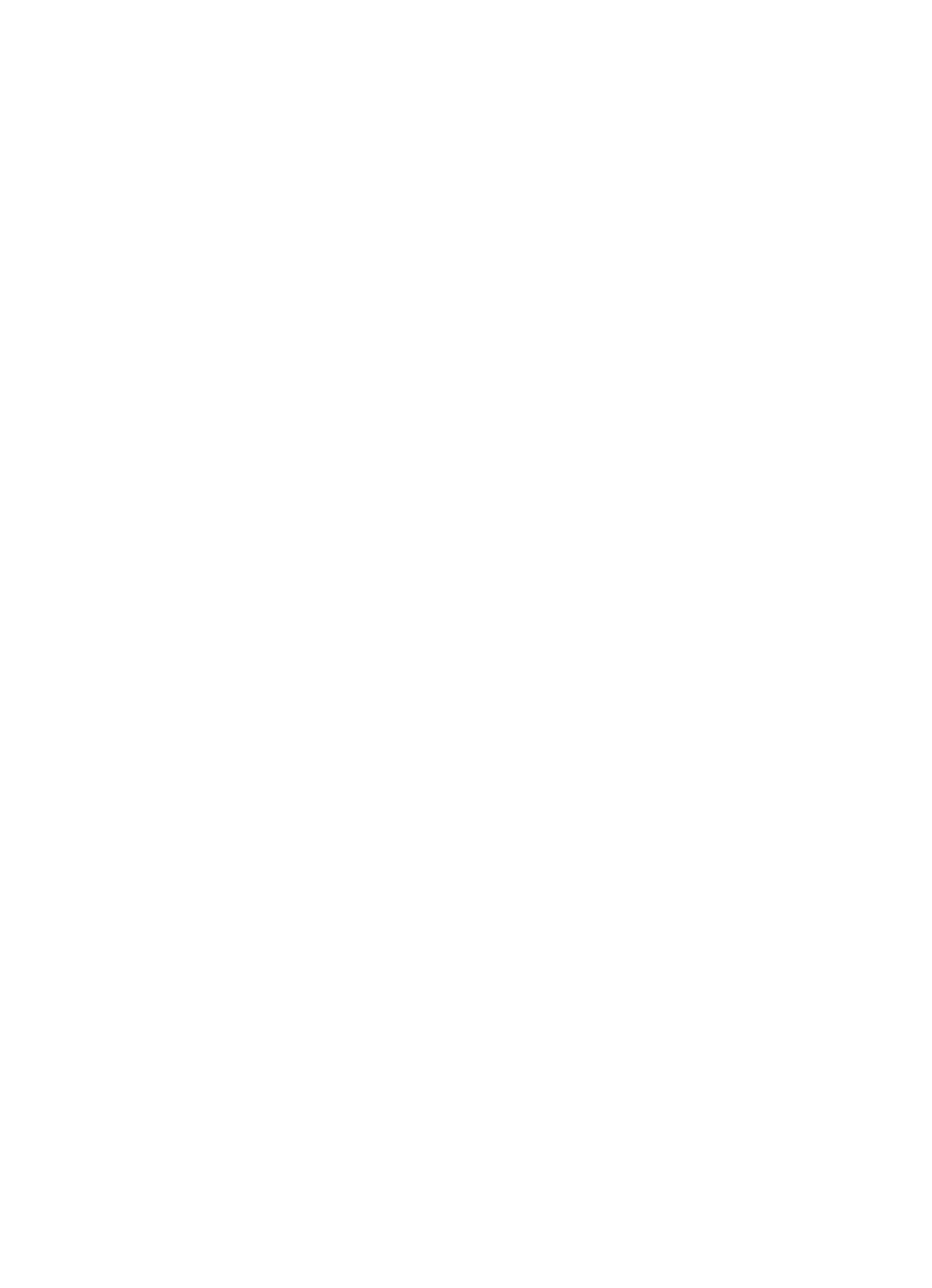# **QUO VADIS CIVIL JUSTICE IN THE CURRENT SOCIETY? \***

### **Silvia Barona Vilar \*\***

| <b>Index</b>                                                                                                             |  |
|--------------------------------------------------------------------------------------------------------------------------|--|
|                                                                                                                          |  |
| I. Introduction                                                                                                          |  |
| II. Monopolization of civil process, one Face of Civil Justice in the XX Century                                         |  |
| III. Metamorphosis of the Process: Evolution from the 20th Century to the 21st Century<br>1. The right to Access Justice |  |
| 2. Crisis of the paradigm of Justice in the 21st Century                                                                 |  |
| IV. Challenges and Transformations of Civil Justice in the 21st Century                                                  |  |
| 1. Need for an increased budget for Justice                                                                              |  |
| 2. Proactive Judge, Female Judges and urgent Depoliticization                                                            |  |
| 3. Towards the so-called <i>F-Justice</i>                                                                                |  |
| 4. The multi-rooms Justice System                                                                                        |  |
|                                                                                                                          |  |
| V. Conclusion                                                                                                            |  |
| 원고투고일 : 2017.10.03 심사일 : 심사1 2017.12.11 심사2 2017.12.12                                                                   |  |

심사3 2017.12.11 게재확정일 : 2017.12.27

- \* This research was made under project PROMETEOII 2014/081(GV) and Project DER 2016-74945 R
- \*\* Ord. Professor of Civil and Criminal Procedure Law; Chair of Grupo MedArb UV; Universitat de València; President of Arbitration and Mediation Court (Valencia Chamber of Commerce)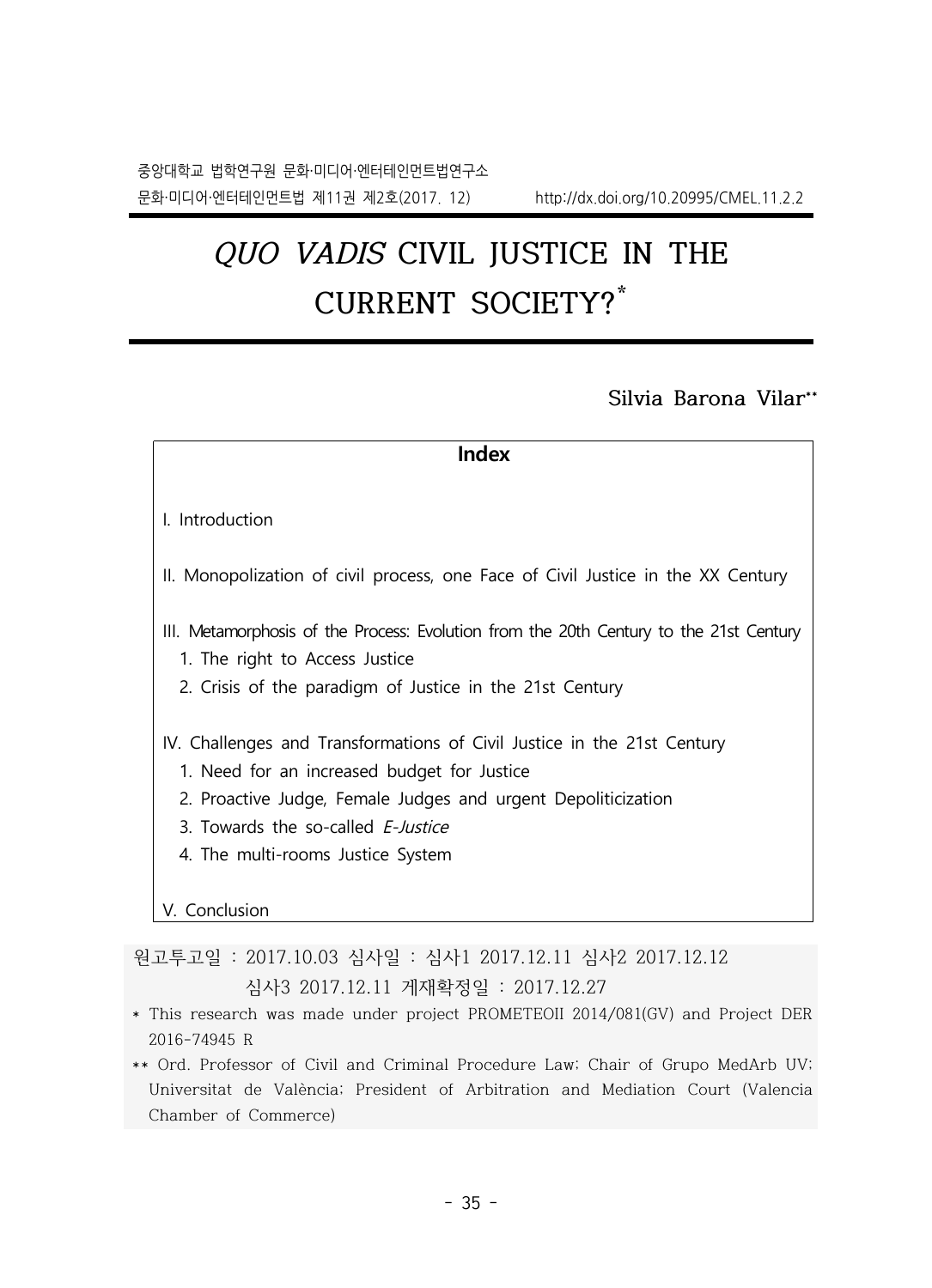### **I. Introduction**

There are already several occasions in which I recently have had the opportunity to show my concern for the situation of Justice in the moments we live. 1) A growing concern is that as I do not observe an evolution, a change, or some transformations in Justice as is occurring with the changing and complex social reality, but an annihilating demolition of values; those values that precisely have permitted the construction of a Justice for all and based on principles such as freedom, equality and fraternity, solidified not only institutions such as the process, by legally enshrining the guarantees, but also in the "ways" acting in a process resembling that of a guarantor process (procedural culture).

Over time the consecration of political and democratic social models have allowed to convert the process into a category of an instrument or alternative in exercising the fundamental right to Access Justice; it is an Instrument, certainly, but it is an indispensable instrument in achieving this and it became a guarantor of citizens, with the right to claim protection and to do so from parameters that responded from a formal structure to the achievements that modern constitutionalism has achieved.

We might think the world has changed. And with this change society and Justice has also undergone transformations. The panorama that we live offers us a desperate search for a model of Justice in which prevails in the reduction of costs of the public treasury. This economic vision that inspires national, supranational and international policies has inspired reforms, has led to changes, justified absences and minimized the process. This, as a conquest of civilization in the context of conflict resolution, became the nuclear axis of a model of social justice in which citizens acquired the leading role and the protective state assumed the role of guaranteeing them to facilitate real Access to Justice for all.

<sup>1)</sup> BARONA VILAR, S., "Justicia Integral y "Access to Justice". Crisis y evolución del "paradigma"", in Mediación, Arbitraje <sup>y</sup> Jurisdicción en el actual paradigma de Justicia, Madrid, (Ed. Silvia Barona), Civitas-Thomson Reuters, 2016, 31-56; "Justicia civil a debate: qué, por qué y cómo –pasado, presente y retos de futuro del proceso civil-", in XIII Congreso panameño de Derecho Procesal, Panamá, 2016, 45-68; "Justicia integral y tutela sin proceso", in Las transformaciones del proceso civil (Dir. Juan Francisco Herrero Perezagua), Pamplona, Aranzadi-Thomson-Reuters, 2016, 19-43; "Justicia civil en el Siglo XXI" in Gestión de conflictos jurídicos (Abogacía <sup>y</sup> Derecho) (Dir. Ariel Mantecón Ramos), La Habana, 2016, 7-33; and more recently, "Proceso civil y penal ¿líquido? en el Siglo XXI", in Justicia Civil <sup>y</sup> Penal en la Era Global (Ed. Barona Vilar), Valencia, Tirant lo Blanch, 2017, 19-65.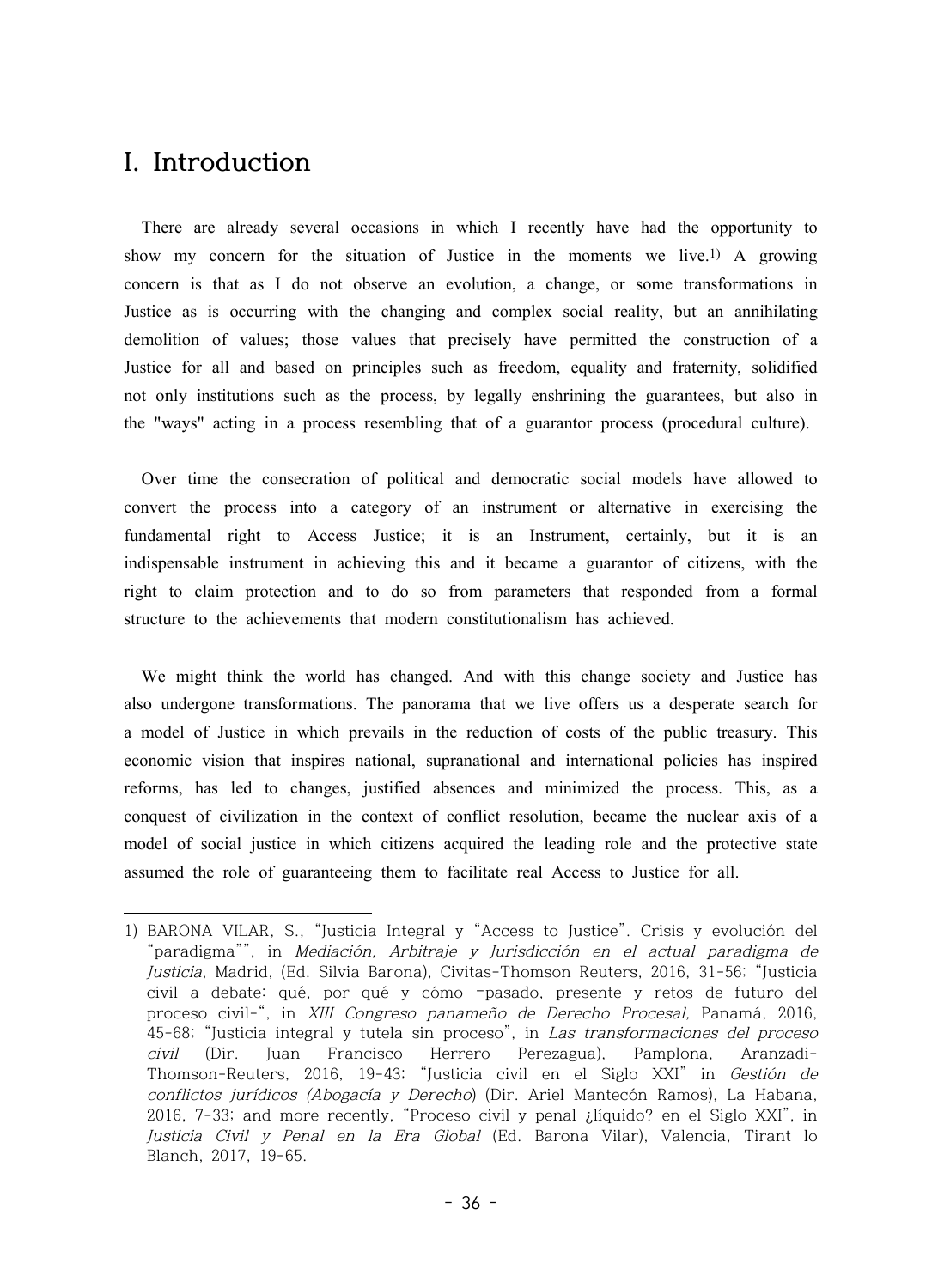The importance of knowledge and management of the process led to the consolidation of university education in the process, with the subject of *Procedural Law* and with a very important amount of scientific work that has allowed to maintain the study of the process, besides the jurisdiction and the action, in one of the core-subjects of legal studies.

The 21st century has dawned, however, with a very different reality. For many reasons, it is easy to observe how in the most prestigious foreign universities the subject of "Procedural Law" disappears from the curriculum of law, and the Chairs of "Procedural or Process Law" are replaced by "Justice", "Litigation" "ADR", "Evidence" or "Sentencing". Obviously, the process has not disappeared. There it is, and it is subject to changes, successive modifications, constantly, some of them are contradictory, almost as if you wanted to find it in a "*pill of happiness*," as a method of transferring it to a third the competence to solve all evils. And, of course, we want a quick response, without excessive cost and favorable to anyone asks for it. The consequence of all this has led to the creation of a collapsed procedural model, without the adequate means to respond to this *litigation explosion* to which OLSON2) referred to at the end of the last century, generating a great dissatisfaction among citizens.

There are many coordinates that have influenced - and are currently influential- in that transformation of the process model. We are living as if we had a pathological obsession with legal reform by trying to adapt and convert a guarantor instrument into an instrument of effectiveness, which is an instrument for citizens accessing justice in a way to solve *in real time* the disputes of *consumers*, who have replaced citizens as subjects of protection.

The ideological parameters that inspire the society of the 21st century have destroyed some of the old values of the twentieth century, especially those that erected *Justice* as one of the pillars of the social and democratic state. The Justice that interest us is one that works, certainly, but in terms of the analysis of what must be understood by the functioning of Justice have shed numerous components that, beyond the essential meaning of Justice as a guardianship of citizens, has been turned into mechanisms to alleviate the expansive litigiousness that society generates in some cases, and palliate it in the swiftest and least costly way possible, even at the expense of guarantees and rights.

In that context the sublime is the economy, and everything is measured under cost-benefit parameters; The process is not an instrument of justice, probably because

<sup>2)</sup> OLSON, W.K., The litigation explosión: what happened when America unleashed the lawsuit, 1991.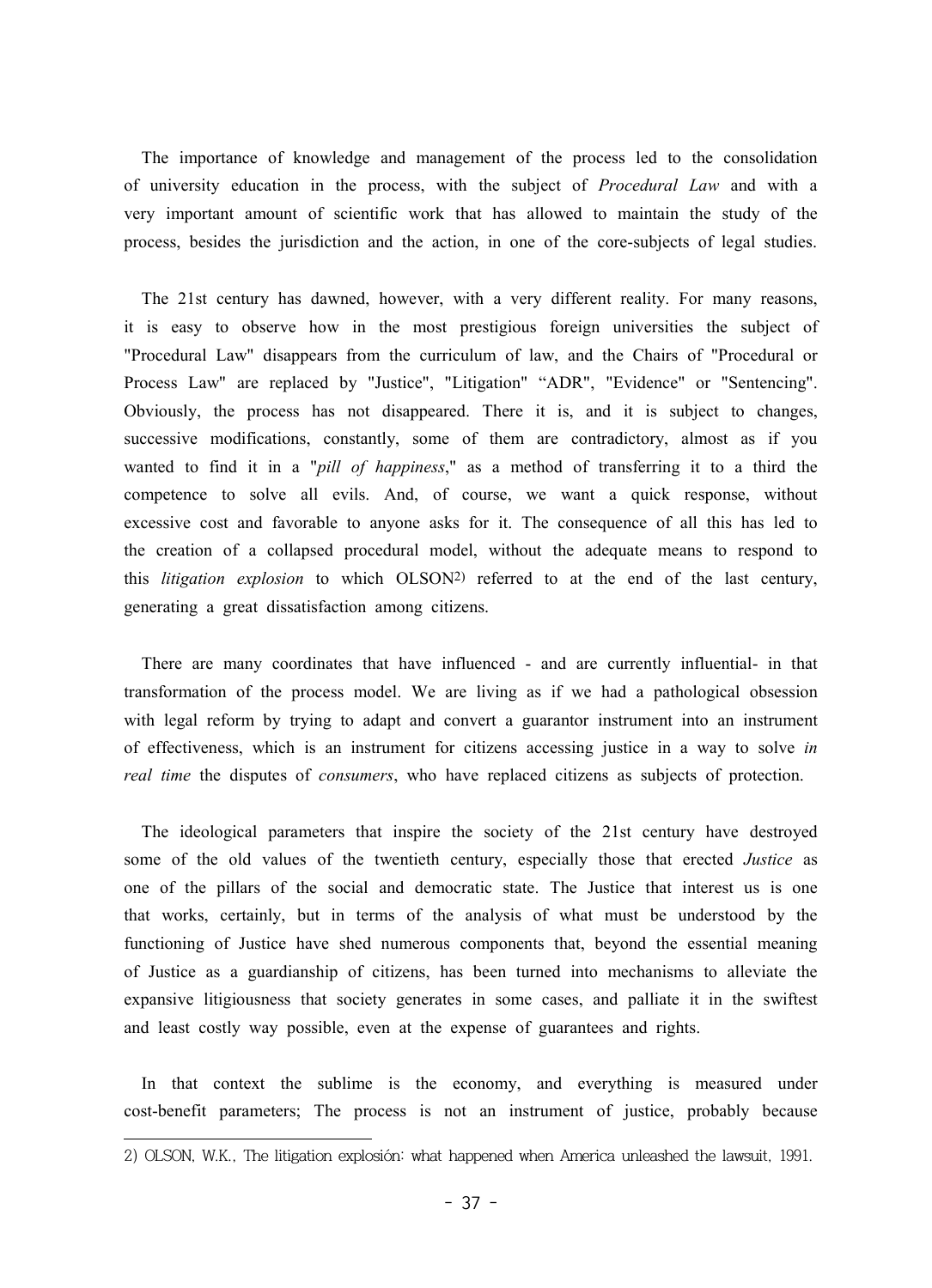justice is not more than one of the values of the legal order, the standard of modern society, and it is becoming a service for consumers and users, who look for a result, although it would not be the best result, but in any case *a result*.

But people are not pleased, due to complacency and we perceive it day by day how society is becoming a factory of the dissatisfied, because they are not satisfied, because they do not know and because they receive - and the worst, they accept - the prefabricated thinking. So, Society moves in what Zygmunt BAUMAN3) defined as *liquid modernity*, that is, in which nothing is solid. The nation-state has ceased to be a solid state, which offered citizens a protective-hug, and in which the process was perfectly incumbent, but neither is the family solid, nor work, nor the idea of a group or community, etc.; and everything with a huge lack of the idea of commitment 4) and respect for others. We are a group of discontented, frustrated and bewildered people, germ of the exponential growth of social, individual and collective conflict. Citizen knows the right to demand protection and does so because in the twentieth century this possibility was legally designed as a right. People protest, demand, claim, and that road that permitted the raising of guarantees in effective guardianship, that was constructed to guarantee one of the fundamental pillars of the State, has collapsed, with oxidized structures and those who participate in it as directors and managers are really exhausted.

The process is not the remedy to save this *liquid society*; It is the instrument to protect citizens but it is not the way to save this sick society. You are being asked for what you cannot provide for, generating in many cases frustration due to the inoperability of the State.

We are observing how the successive and unreflective process reforms at present a wobbly process model, linked to several machines, full of *bypasses*, that not only does not fulfill the mission of being an instrument of guardianship, but also generating frustration

<sup>3)</sup> BAUMAN, Z., Liquid Modernity, 2000, explained enormously clear, using the laws of fluid mechanics, how he viewed society. He understood that modernity, which he considered unfinished - that is why he rejected the term post modernity – was inconsistent, hence he preferred to use the concept of "liquid" and in some cases "gaseous", insofar as he considered that liquid moves with ease, flow, overflow, leach, drip, splash ... without it being easy to stop them easily, unlike what happens with solids.

<sup>4)</sup> BAUMAN, Z., *Liquid Modernity*, 2000. This author considers in this work that currently our agreements are temporary, passengers, valid only until further notice.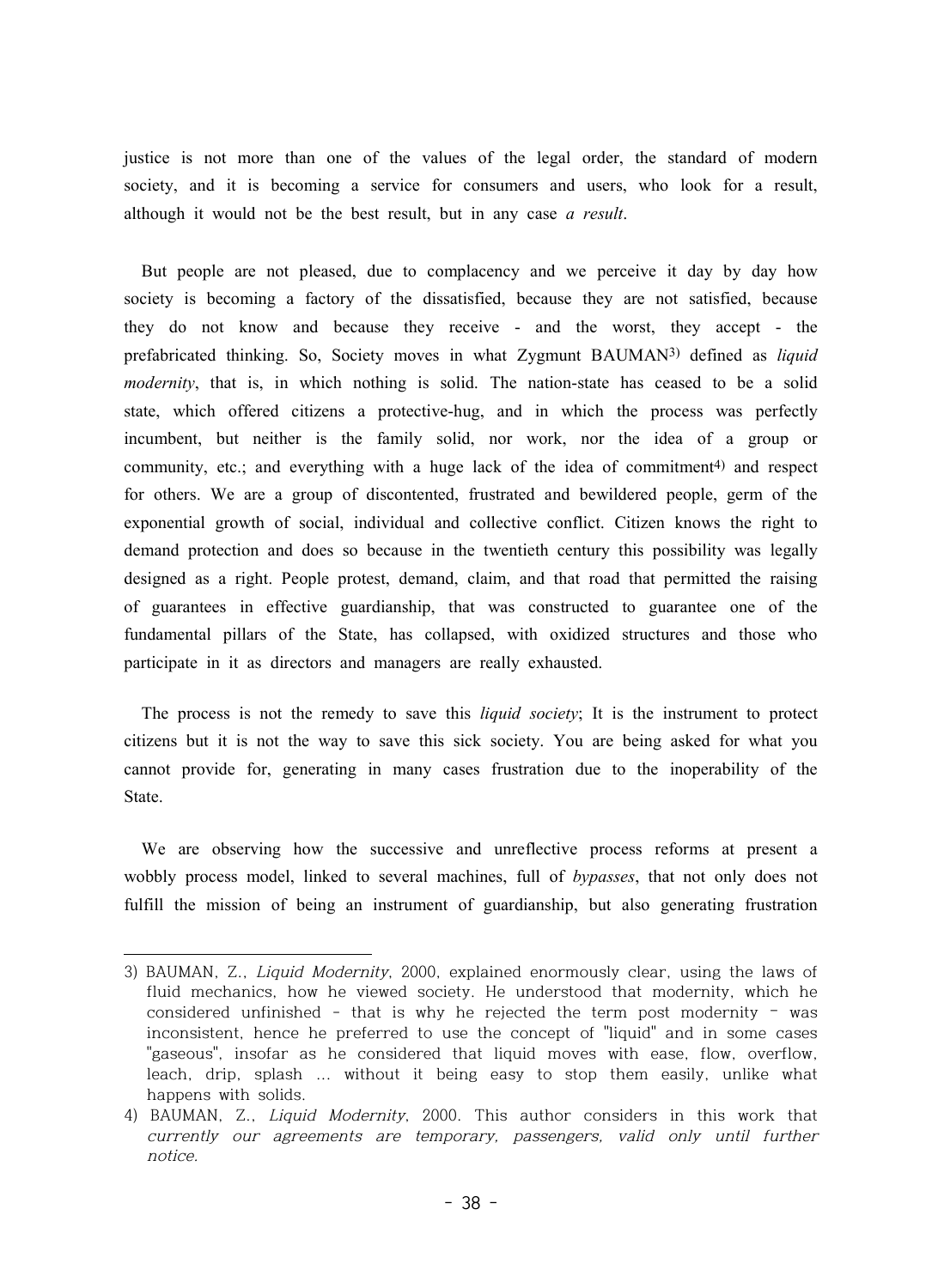and disenchantment. And this panorama is not only in the process, but also mainly in the judicial administration, institutions and society. A society, in which, to paraphrase Bauman, *there is more anxiety, more suicides, more depression, more criminality and more fear*. In that context we find symptoms of liquidity permeating everything, including the process, being able to find ourselves before a process without a body or with less body, but mainly without a *soul* and that is really quite dangerous.

Even with the exposed scenario, which is highly worrisome, Justice continues to function and does so, despite certain critical opinions, in a manner appropriate to the parameters and coordinates that integrate it<sup>5</sup>). In this good functioning in which judges have a main role, with their personal effort fight against the inclemencies of Justice in the XXI Century.

# **Ⅱ. Monopolization of civil process, one Face of Civil Justice in the XX Century**

The monopolization of the process model within the framework of Civil Justice has been a reality, especially in continental court systems, and found its *raison d'être* in the social, political, economic and legal history of civilization. Civil justice was identified with the Process, even though it was not the only way to achieve it; but it was understood as the best one possible. This model of conflict resolution appeared as a static approach, linked to the idea of *"public service",* which is technically complex with certain formalities. The Process was progressively considered to be a conquest of civilization. This procedural model has been providing a way for the pacification of society, in addition to an established public control-system.

<sup>5)</sup> In fact we can consider that the dissonances that exist and are presented between the critical opinions of the citizens and the data that can be obtained from the functioning of justice -and not only in Spain but also in other places of Europe-, obeys in many cases to the generalization of those shortcomings that sporadically appear in some complex cases and exposed to public opinion, that is, it tends to consider as characteristic of the justice system traits that are only perceived in a part of the litigiousness that reaches the courts; most likely because they are the cases of those who know by the media or by social networks, as popular speaker of Justice. BARONA VILAR, S.; PEREZ GARCÍA, F.; IRANZO NAVARRO, A., El funcionamiento de la Justicia en España. Estructuras, recursos <sup>y</sup> resultados, Fundación BBVA, 2017.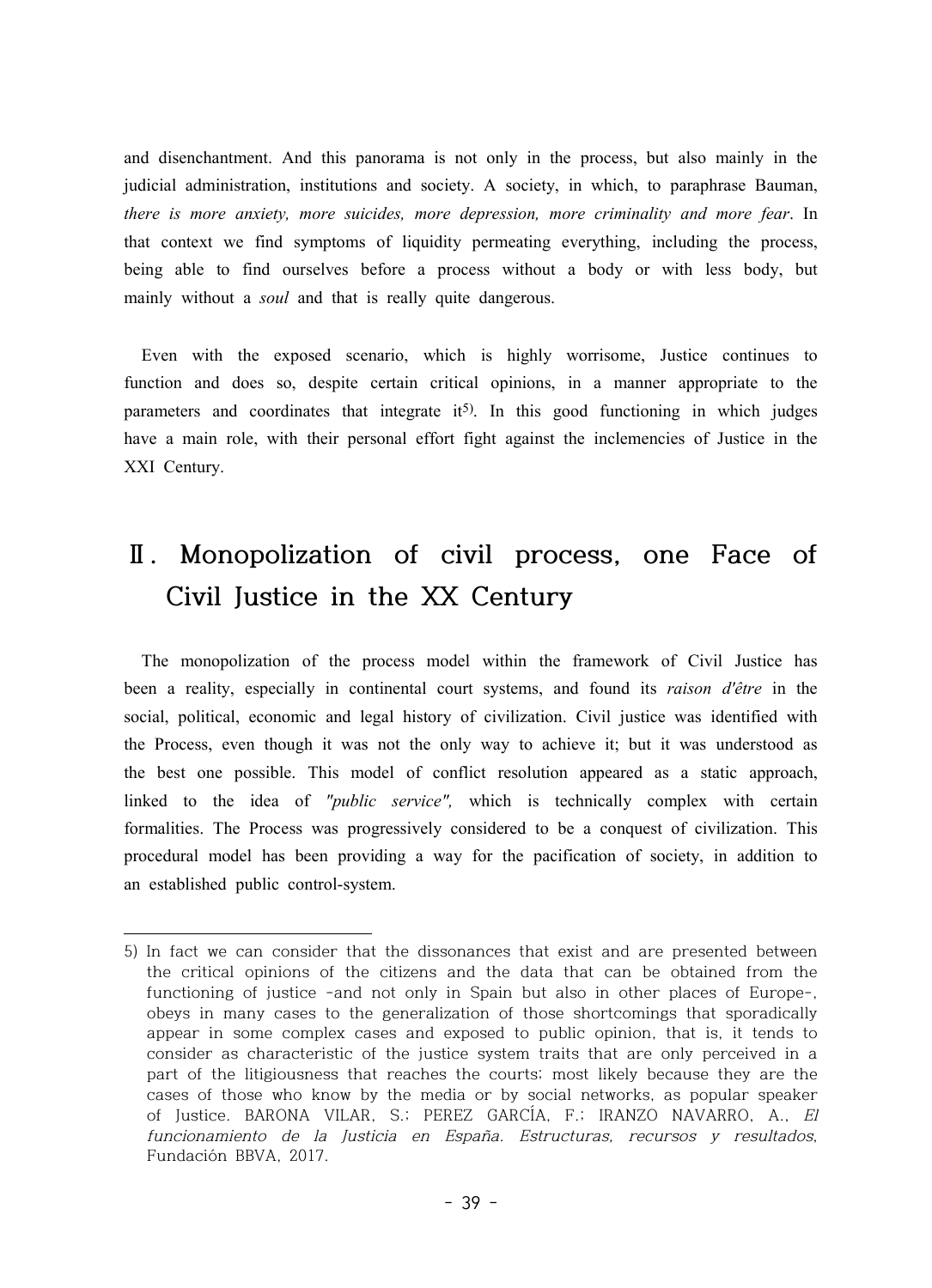There is no doubt that society evolves and with it the institutions that accompany it. The evolution of peoples promotes a transformation of conflict and new ways to solve it. The social changes and its acceleration in the last decades have brought a change of era. And the change of era has been accompanied by a metamorphosis in the *world* of conflict and in the ways to counteract it. In this metamorphosis it shows that there is a legal life of conflict resolution beyond the process, or if you want, *there is civil justice beyond the civil process 6) .*

However, incorporating life beyond the civil process does not imply a *"liquidation"* of civil process. It implies assuming the essential need to diagnose typologies of conflicts and working with a plurality of ways to solve them; always under public protection. In this way citizens have not only one, but the best possible way to solve their Conflicts, learning how to manage them, even avoiding or minimizing it.

Returning to the monopoly configuration of the civil process, it is interesting to delimit the notes that characterize this process model:

Firstly, it is a static model; a model based on a pyramidal formula that in legal terms has been called *heterocomposition,* that is, with parts that are at the base of the pyramid and with an impartial and independent third party that plays its function *supra partes*. The judge is the one in charge of solving the dispute "in" the course of the process. This function is exercised through a series of actions that form a technical procedure. This technical procedure is meticulously regulated and structured in phases, with deadlines, requirements, subjects, etc. It provides security as regards actions to be undertaken and fostered predictability and certainty. For centuries the judge assumed a passive role, settled in his "ivory tower", without real contact with the parties. Because of this reason the procedural doctrine spoke about the judicial "*Otherness*" in the process.

Secondly, the reason for this process model was political. The consolidation of civilizations demanded an idea of the state (medieval, absolutist, revolutionary, etc.) that was designed on pillars that consolidated them politically, and in the same way, the fight for social peace through ways to solve conflicts (civil) and to impose penalties (penal). That way is what was called *the Process*. This did not mean, however, that only this way existed. At the same time, the process coexisted with self-composed methods, even though,

<sup>6)</sup> BARONA VILAR, S., "Justicia integral y tutela sin proceso", in Las transformaciones del proceso civil (Dir. Juan Francisco Herrero Perezagua), cit., 19 ff.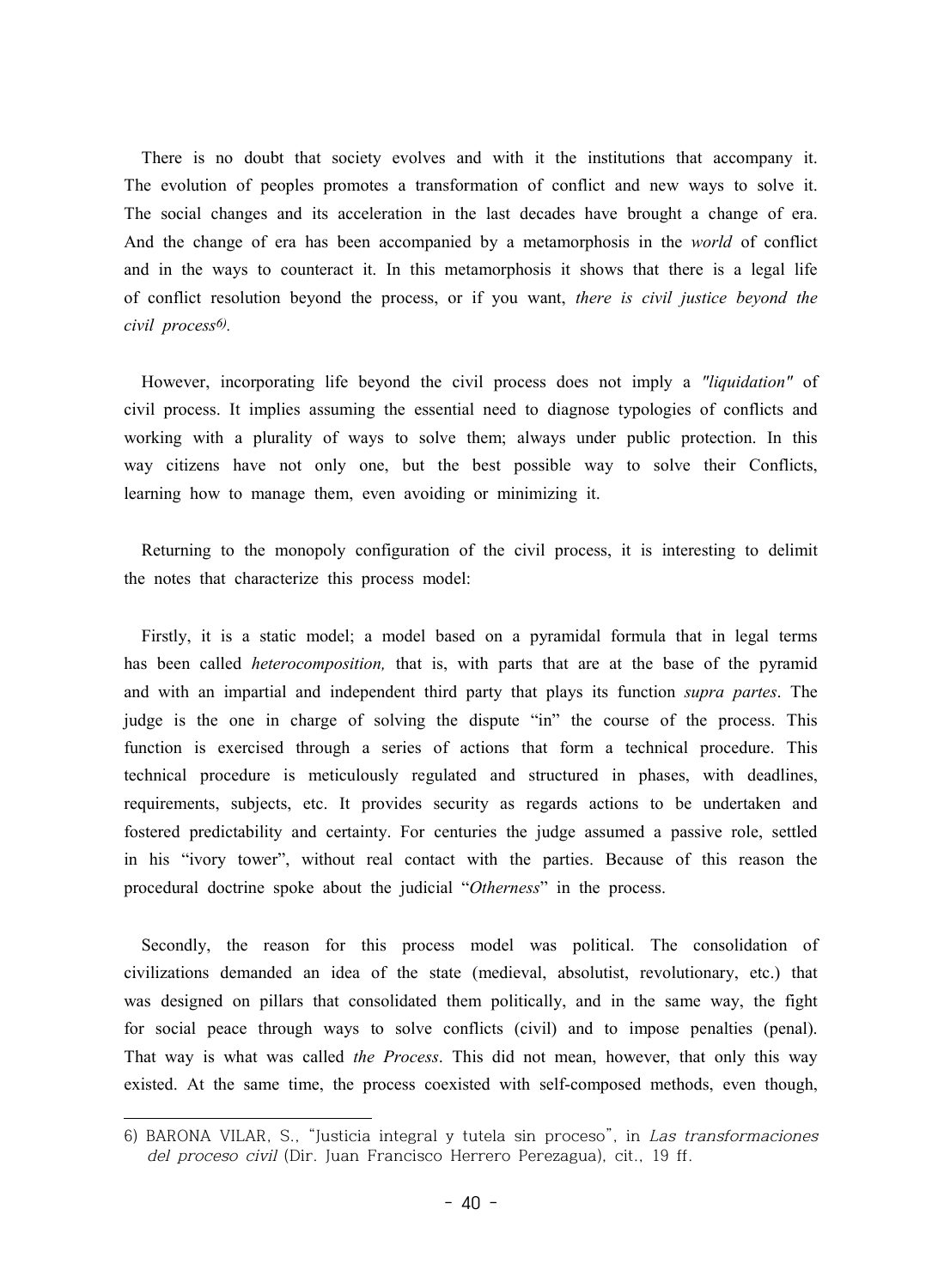to the extent that the State "pampered" the process - because it was interested in it -, the other mechanisms (*autocompositio*) lost interest as methods of conflict resolution.

In this way, the political ups and downs, the hardening of political systems, the strengthening of the State, and with it public control, led to the promotion of the state process, civil procedure, with the abandonment, in practice, of institutions that continued in the Laws but with *little pulse*, in conciliation or arbitration. The legal design of the process and the preparation of lawyers in the management of their techniques gradually expanded the idea that conflict involved litigation, was probably much more pronounced in the continental model than in common law.

# **Ⅲ. Metamorphosis of the Process: Evolution from the 20th Century to the 21st Century**

Gradually, the idea of process as a simple instrument for social peace and to solve conflicts was giving way to the constitutional recognition of the process as a right, and not as a simple right, but as a fundamental right and guarantee for citizens.

### **1. The right to Access Justice**

The modern Constitutions of the 20th and 21st centuries recognize the right to effective judicial protection or the right to due process or what in the Anglo-Saxon model is called the right to Access Justice. The reason for this change lies in the role played by the State in society. Structures are transformed, the meaning of the *public sphere* is reinforced and the judicial process and the courts of justice are strengthened. This new vision of Justice demanded greater responsibility of the State, both in the preparation of its legal operators and in the configuration of the process model and procedural rules.

The conquest of rights, the recognition of citizenship, the need to protect especially vulnerable sectors, the development of technology, the reduction of borders, the international texts of rights and freedoms, the incorporation into democratic and social systems, have been also marking the agenda in the area of Justice, creating expectations of citizens by promoting pilot projects, that favor *Justice Improvement Plans*, making Justice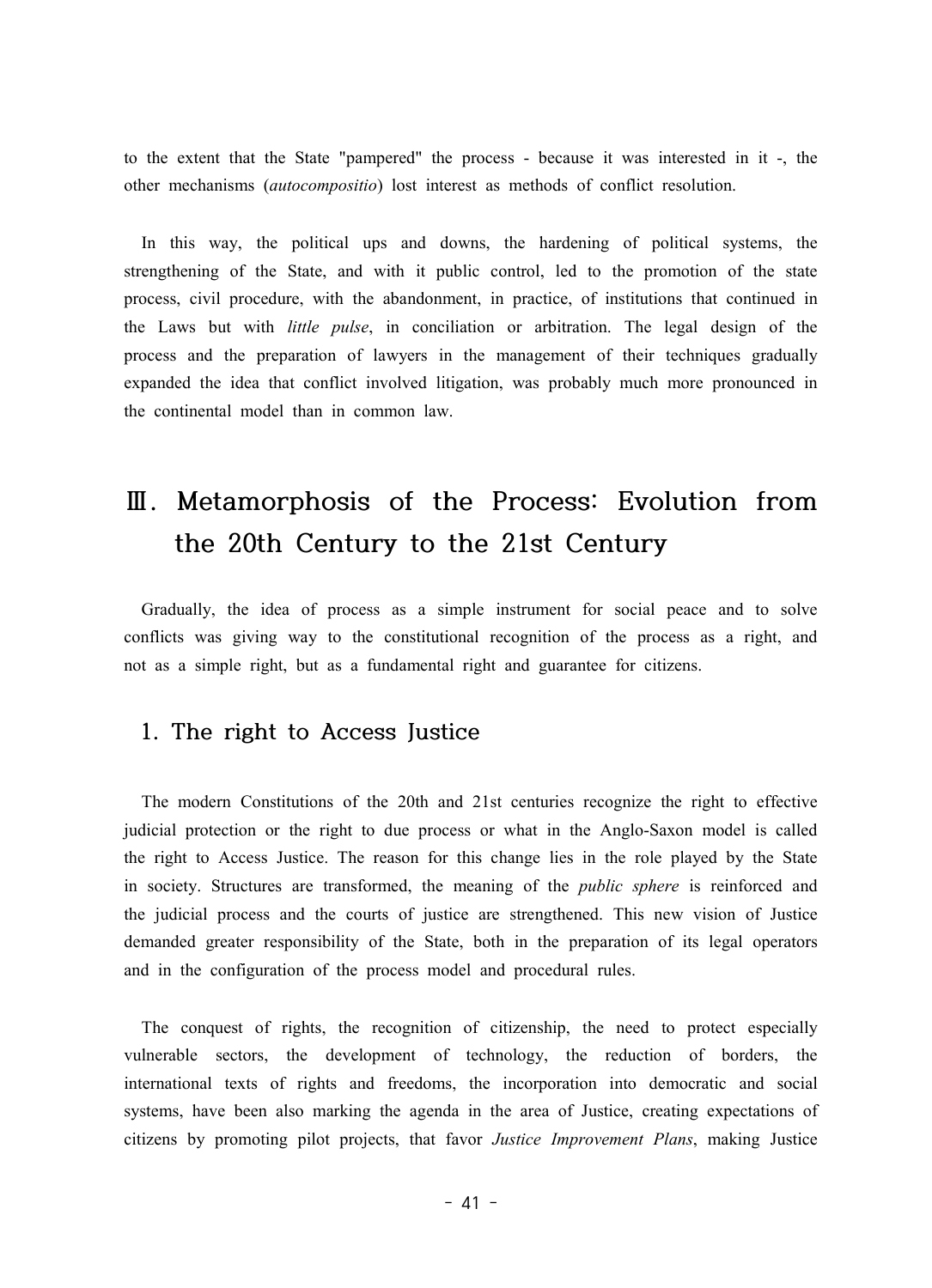one of the bastions of the social and democratic State, recognized in International Agreements and in modern constitutions of 21th and 21st centuries. All of them were consequences of the conquests reached in the 18th and 19th centuries.

In this scenario the conception of Justice, of the Judicial Power, even when it was designed for particular rights and interests, was inexorably penetrated in the area of the "public sphere"; reason why the exigencies of public policies were made indisputable, favoring a vision of Justice as a real "right" of citizens. Beyond this legal and constitutional recognition, only the firm conviction of public policies in the promotion and, above all, the improvement and adaptation to the reality of the 21st century demand a constant transformation and improvement of the instruments, the subjects and the structures that make possible the reality the citizens' right to Access Justice.

However, the twentieth century was accompanied by a transformation in all areas of life: technological advances, in medicine, in certain scientific areas, industrial transformation and with it the migratory movement that allowed the development of the modern city, with a much higher population density. The early decades of the 20th century in most countries, developed or not, were not easy for the majority of the population: epidemics, famine, slavery for some, wars, demographic disasters, massacres, genocides, economic crises, etc., that provoked a migratory movement, especially from Europe towards America.

But in the 20th century the social state found good accommodation in the international recognition of human rights, in the acceptance of social policies of employment, equality, Justice, among others. Precisely from this point the idea of *social justice* began to be constructed that was not established at that time, and this idea was incorporated in modern Constitutions. This incorporation was especially linked to the right to effective judicial protection or the right to due process. This acknowledgement implied a new persuasive process in the construction of citizens' rights. And from there began the transformation of the procedural model, becoming an instrument for citizens, as a way to achieve that idea of justice, as a recognized fundamental right. It was not a right referring only to Criminal Justice, but to general judicial protection in all areas of life and, therefore, also to Civil Justice. Thus, the process ceased to be a simple instrument for resolving conflicts, and became an instrument for the exercise of a fundamental right, the right to Access to Justice.

And so, gradually, the sense of the right to Access Justice was constructed, in a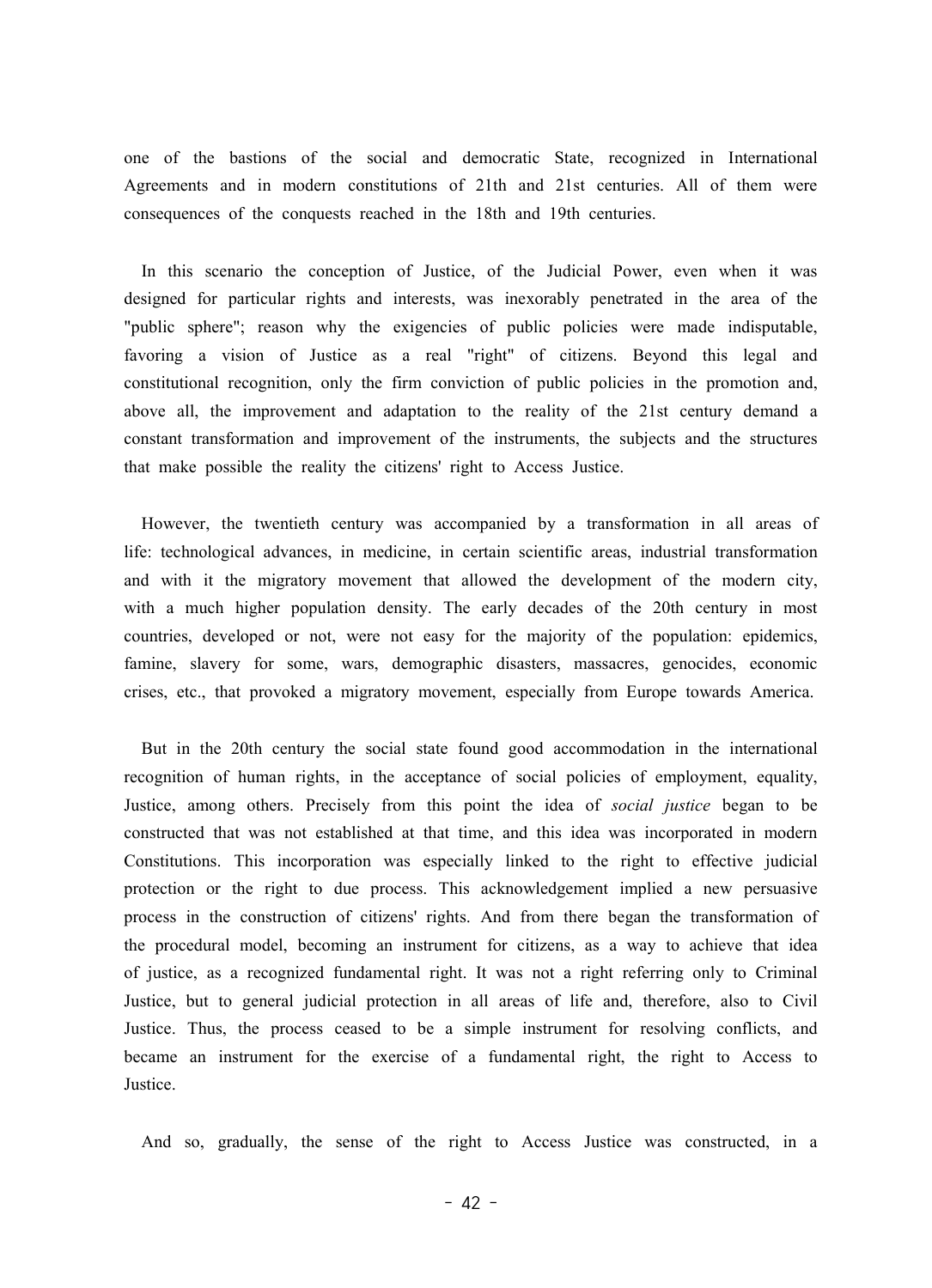different manner, but at the same time was universally harmonized. Probably because beyond the "technical" instrument, it is a political instrument controlled by the State, that conforms, respects, promotes and finances it.

The State acquired a role as a "protector" of citizens, and that protective mission has necessarily led to changes in the civil process. On the one hand, new civil procedural codes were adopted in some countries; and in others, the existing ones were transformed; And, on the other hand, countries were responsible for those who controlled this process and to do the best possible changes regarding training, knowledge, loyalty, independence, impartiality, transparency and ethics in their behavior. The State is responsible for all of this, because it is all part of the State.

#### **2. Crisis of the paradigm of Justice in the 21st Century**

The great transformations of the 21st Century have been provoked by Globalization. A global and globalized society emerges, in which the local and the global is merged, generating a sort of *legal glocalization,* which clearly has been seen in the process.

Globalization has tempered –and in some cases undoubtedly devastated- the singular, the identificative, the idiosyncrasy of peoples, homogenizing ways, cultures, tastes, and of course legal rules. Certainly the legal sphere has resisted some of the national identities and despite this uniform legal movement, has prevailed in some situations in the identity of each nation. That is why thinking globally has been reflected locally, especially in some of the reforms that have appeared in the 21st Century, creating what has been called "*legal glocalization*."

It is not a minor point referring to the term "*glocal*". It was used by some sociologist s<sup>7)</sup>, with Roland Robertson being the first to use the term, even though it is said to have its origin in Japanese commercial practices ("*dochakuka*"). It is sociology that has been concerned with analyzing the meaning of the term *globalization* and of *localization*. It is perhaps in the recent times in which it has come to be considered that both (globalization and localization) are in a process of a joint experiment, which is tense and contradictory. However, they are part of the same procedure, walking together and starting from a logical postulate: *nothing can be created globally, but must be locally generated8) .*

<sup>7)</sup> The term "glocalization" firstly appeared in a late 1980s publication of the Harvard Business Review.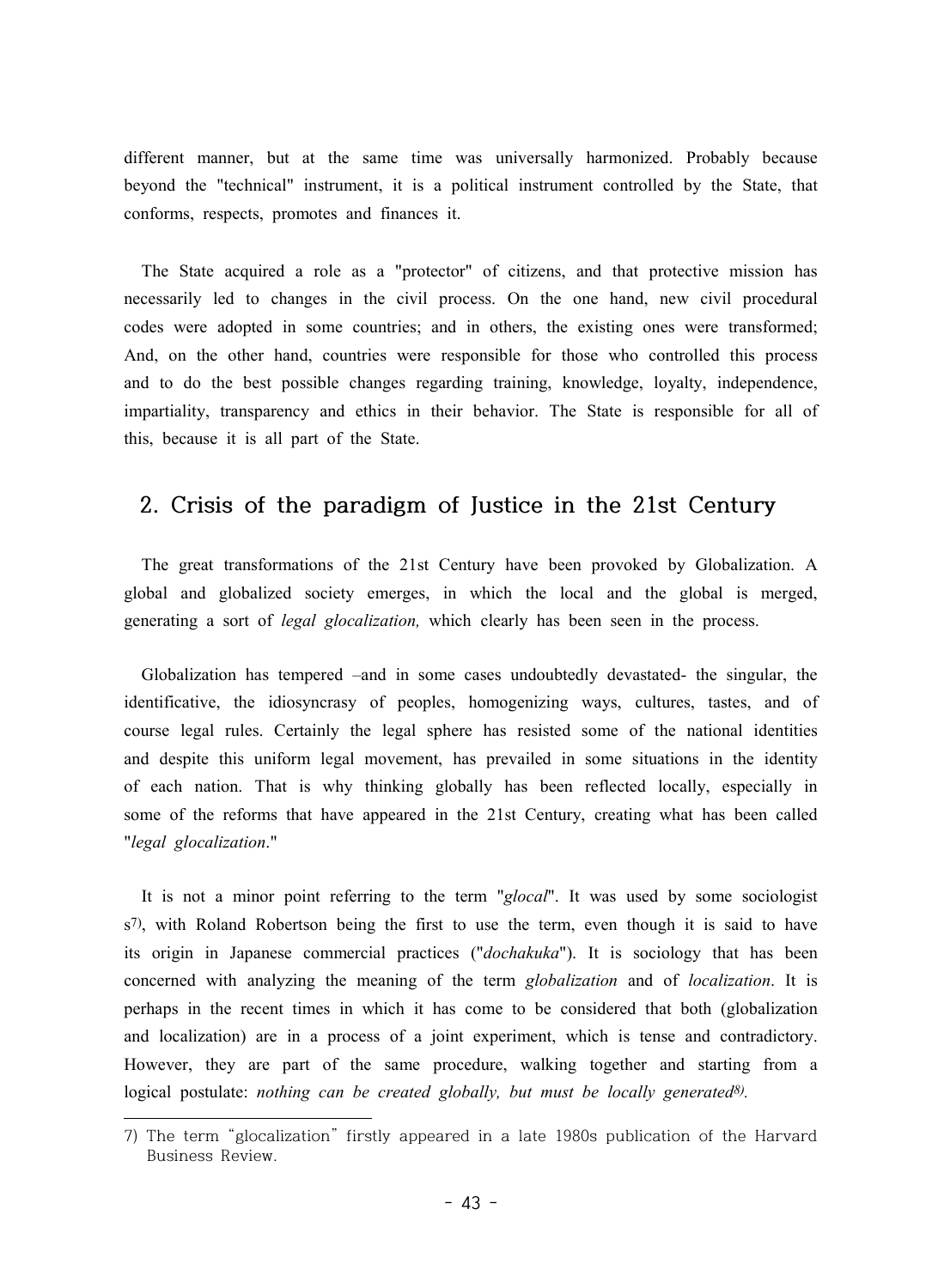And definitely it inspires and is directed to conform to the entire planet an identical economic, political, cultural, communicational and, of course, legal system. Rolanson<sup>9)</sup> held that there are many occasions in which *the local* is the result of a globally widespread meaning. It does not prevent it in certain cases, in which also accept that there is a global discourse that comes from *the local*, which is usually linked to the phenomenon of the Americanization of the planet. Ulrich Beck also took the expression "*glocalization*" by sharing the position developed by Robertson<sup>10</sup>. So, the term "glocalization" enables to speak of "*thinking globally and acting locally*".

"Glocalization" is very present in the matter of Justice. We just have to observe that this legal glocalization shows, on the one hand, an enormous prevalence of efficacy and efficiency *criteria* above any other measurement parameter and, on the other hand, a tendency toward *harmonization*, if not homegenenization, of Justice in numerous legal systems, and also in procedural reforms. Interregional movements, international institutions and organizations in defense of fundamental rights and freedoms have promoted a general framework of regulations -*soft law*-, standard codes, which have been implemented in many parts of the world. This promotes knowledge of the rules, but, additionally, promotes a loss of certain aspects of peoples' identities.

And, added to this, gradually new legal actors have been incorporating some functions that in the 20th century were of the exclusive jurisdiction of the State are now outsourced, such as notaries, registrars, mediators, arbitrators, etc appear and have a function in Justice. They were not part of the classical structure of Justice. The old paradigm of liberal justice, established by the State as a power structure, as a political entity, and guarantor of the rights of its citizens, is giving way to a different scenario in which the same States are giving up part of their sovereignty. Now the process is not the only way and judges are not only actors in the world of Justice.

<sup>8)</sup> ABELLA VÁZQUEZ, C., "Globalización y multiculturalismo: ¿son posibles las democracias multiculturales en la era del globalismo", http://www.ub.edu/geocrit/sn/sn-135.htm#\_edn36.

<sup>9)</sup> ROBERTSON, Roland. Glocalization: Time-Space and Homogeneity-Heterogeneity. In FEATHERSTONE, Mike; LASH, Scott y ROBERTSON, Roland (eds.). Global Modernities, London: Sage, 1997, p. 25-44. But previously at a 1997 conference on "Globalization and Indigenous Culture", Roberston stated that "glocalization" means the simultaneity  $-$  the co-presence  $-$  of both universalizing and particularizing tendencies.

<sup>10)</sup> BECK, U., What Is Globalization?. Cambridge: Polity Press, 1999.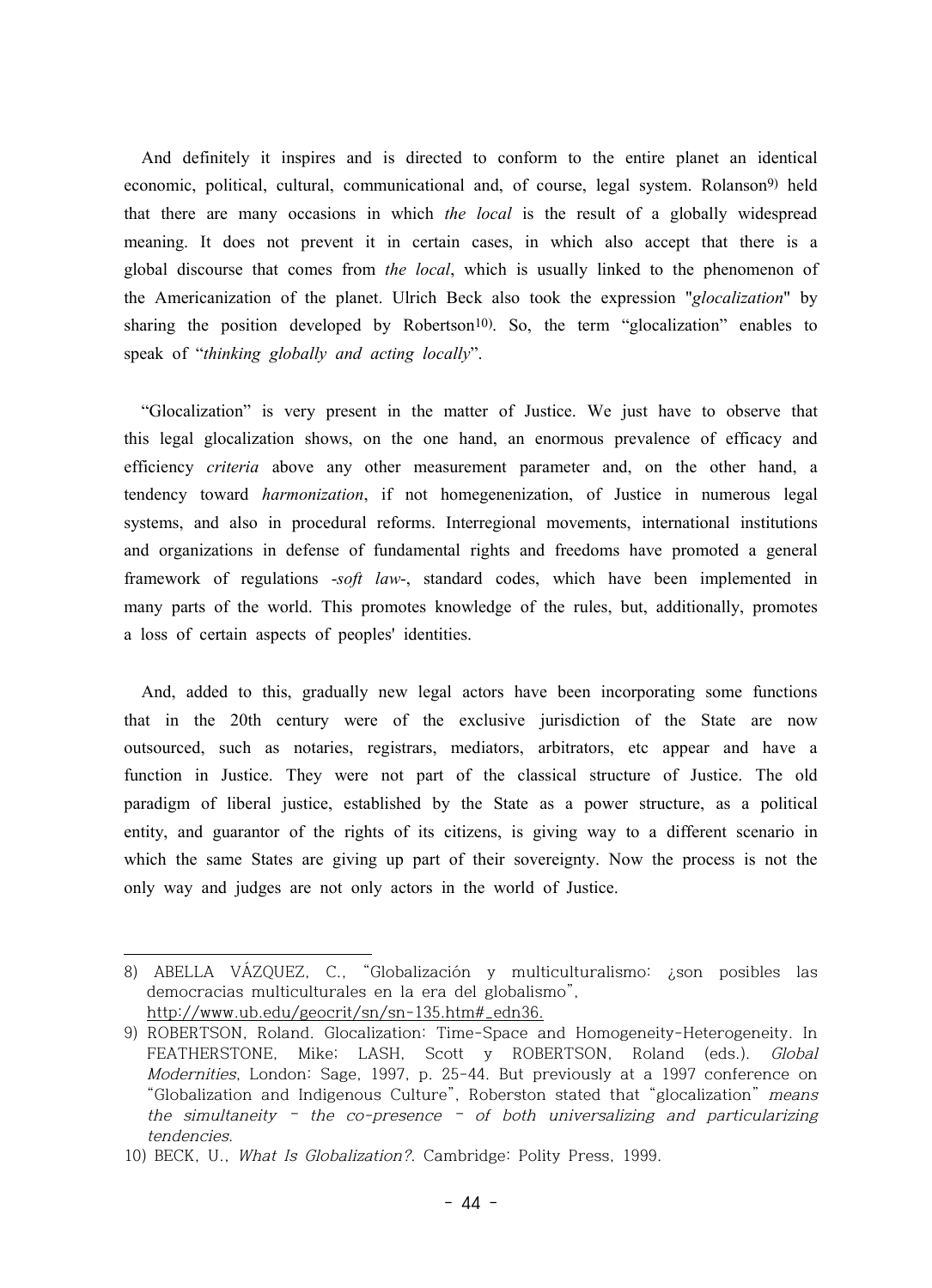There is a real paradigm shift. A crisis of the model; A crisis that appears as a faithful reflection of a change in the essential values that direct the new perspectives of Justice in postmodernity; In which - undoubtedly - the efficiency of the model is *prima facie* compared to the satisfactory protection of citizens. A true metamorphosis takes place, with a disturbing and paradoxically a contradictory scenario in certain cases.

Extrapolating this idea of a paradigm shift, is undoubtedly that in the modern, current, global, economic, digital, technological, and also liquid society  $-\text{as}$  Bauman<sup>11</sup>) said- in which we move, the parameters or standards of justice have changed. We live in an increasingly complex society. If the industrial revolution of the eighteenth and nineteenth centuries was developed leaving intact layers of society, the technological revolution of the 20th and 21st centuries, with its included crisis(ideological and economic), affects all layers and social spheres, altering their bases, generating new legal realities and, with them, new types of litigiousness.

A phenomenon that OLSON named "*litigation explosion*" 12) took place at the end of the 20th century and with special character during the 21st century. Although this author referred to the situation in the United States of America, certainly the captured image of the litigiousness has been extended, becoming an element indissolubly linked to modern society. The litigation explosion had a lethal effect on the model of justice to which our society was traditionally linked, and in which the State is the holder of the jurisdictional power, and its courts, with those who judge and enforce what was tried. That was the paradigm of classical Justice, which has been expanding worldwide for centuries.

This litigation explosion promotes an increase in the duration and cost of litigation,

<sup>11)</sup> BAUMAN, Z., Liquid Modernity, 2000. Zygmunt Bauman advocates for the idea of "liquid modernity". Bauman's liquid modernity is a term that he used to defend that we are not in the modern era, nor in the postmodern one. We live in a liquid modernity, fragile, temporal, vulnerable and inclinated to constant change. "To 'be modern' means to modernize – compulsively, obsessively; not so much just 'to be', let alone to keep its identity intact, but forever 'becoming', avoiding completion, staying underdefined. Each new structure that replaces the previous one as soon as it is declared old-fashioned and past its use-by date is only another momentary settlement – acknowledged as temporary and 'until further notice'. Being always, at any stage and at all times, 'post-something' is also an undetachable feature of modernity".

<sup>12)</sup> OLSON, W.K., The litigation explosion: what happened when America unleashed tha lawsuit?, 1991. Olson considers that there is a huge liability of lawyers in that litigation explosión. He cites Shakespeare, in his work Henry VI when he stated that all lawyers should be killed, considering that they bear a great responsability for the business that has been created around litigiousness.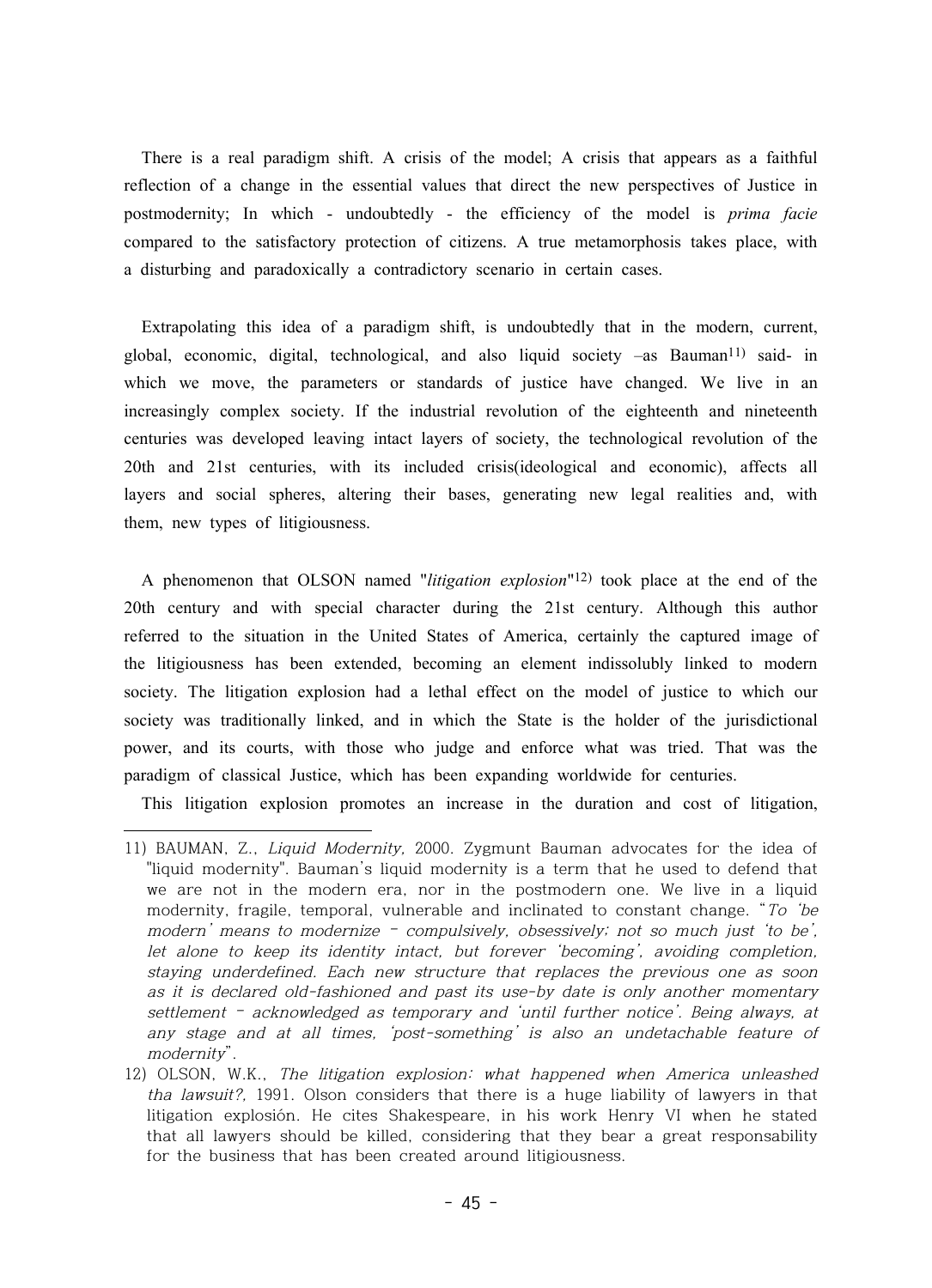affecting citizens, in addition to increasing the workload of the courts and inoperability of the State to offer the citizen a swift, efficient and more accessible model of conflict resolution.

A new reality in the search for the protection of citizens has made its way in this complex society. To this new reality and to these new challenges we dedicate the following pages.

# **Ⅳ. Challenges and Transformations of Civil Justice in the 21st Century**

The paradigmatic model of justice is subjected to pressure, and is not able to fulfill the expectations generated by the parties as a system to ensure full compliance with the right to access justice. This position is reflected to one degree or another in many countries of the world, and in that unstoppable and feverish legislative activity that tries to adapt an "analogical" and static Justice to a "digital", flexible one with real time Access. Because of this reason, a worldwide proliferation of rules and regulations is accruing without control. And that is generating a sort of *anomy,* especially in continental legal systems.

This metamorphosis of Justice in the glocalized society implies for some people an evolution, a transformation or a change; for others, an identity crisis.

Gradually the Civil Process of the 21st Century was being designed. A process that today is built on the idea of an analogical, static and national Justice that goes deeper into an idea of a digital, dynamic, adaptable Justice without borders, which is obviously public, but incorporates new instruments of Justice, giving rise to a clear notion of integral justice13) . It is a civil process that is incarnated in the "*megaconcept*" of civil justice and offers a very different landscape to that reached in the 20th Century. This global justice means a true paradigm shift and model of crisis; a crisis that is presented as afaithful reflection of the change of the essential values that direct the new perspectives of Justice of post modernity(or, as Bauman considered, in *unfinished modernity*).

<sup>13)</sup> BARONA VILAR, S., ""Justicia Integral" y Access to Justice. Crisis y evolución del "paradigma"", in Mediación, Arbitraje <sup>y</sup> Jurisdicción en el actual paradigma de Justicia, cit., 2016.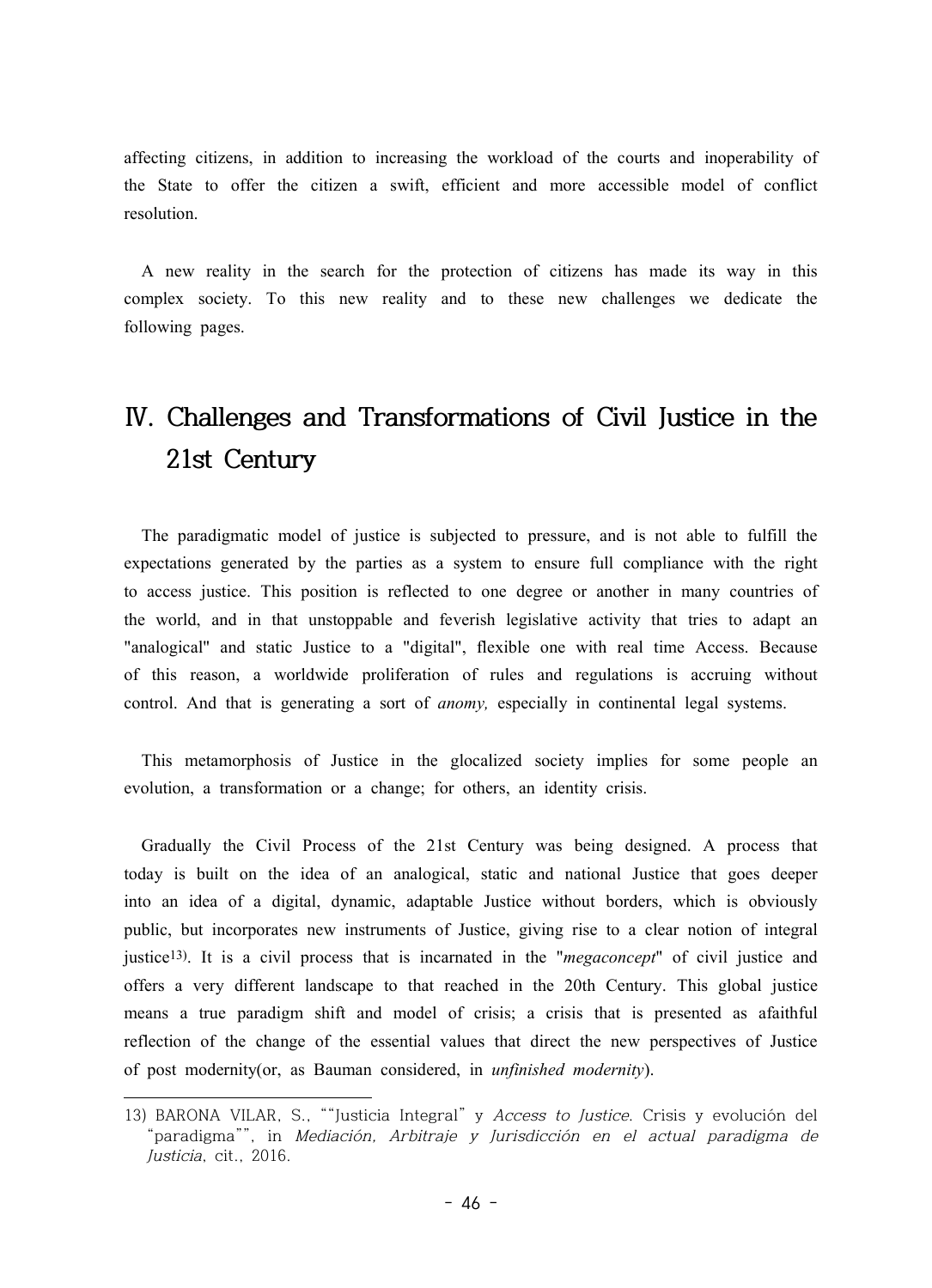Among the reforms that have been introduced in most national legislations is a proactive judge and greater direct intervention of the parties to the conflict in the process, incorporation of communication and information technologies that are more and more turning Justice into eJustice (*Electronic Justice*), the search for greater procedural agility reduction of the number of procedures and their duration times - incorporation of orality and greater immediacy, concentration and publicity, and promotion of institutions that favor greater efficiency of the procedural model such as precautionary measures, interim execution, trial judgment, etc.

Moreover, there are not only changes in the model but also in the actors. It is especially significant to note that the conquest of the term "citizens" is giving way to the notion of "*consumers*". And in that assignment there is an absurd conversion of the model of Justice. What prevails is obtaining a good service or product at a good price and in a short space of time, and, if possible, in real time, highly favored by a world marked by the intensive development of new information and communication technologies<sup>14</sup>). There is an economic vision of who should be protected. The law is interested in protecting the consumer, who has replaced the concept of "citizen". In this way, consumers rights, consumer protection, consumer associations, etc, and means to protect consumers in a quick, agile, flexible, and dynamic way, with special rules have appeared. The consumers' protection is a new face of Justice.

It connects perfectly with this new modality of global capitalism that inspires the idea of efficacy and efficiency as interpreting parameters of the whole model. Becker and Posner, authors of the *Economic Analysis of Law*, are present in the new legislation. It is about cost and benefit. Seeking Justice at the lowest cost is one of the criteria underlying the unstoppable reforms that are taking place all over the world.

HABERMAS held that leisure, consumption promoted by the new cultural industries, commercial advertising and the media transform us from public glorification into a *mass consumer* of *mass culture*, and this results in the fact that there is no individual response of criticism of the publicity received, and the sphere of the private has been invaded by the media, new technologies and also (in our opinion) social networks<sup>15</sup>).

<sup>14)</sup> CUBERT, J., La glocalización de la (in)seguridad, La Paz, Plural Editores, 2006, 69.

<sup>15)</sup> HABERMAS, K., Problems of the Legitimacy of Late Capitalism, 1973. He speaks of the identification of the individual with propaganda and information manipulation, or what is the same the appearance of the mass society. It also refers to the "paradigm shift" in which there has been a change, a shift in the philosophy of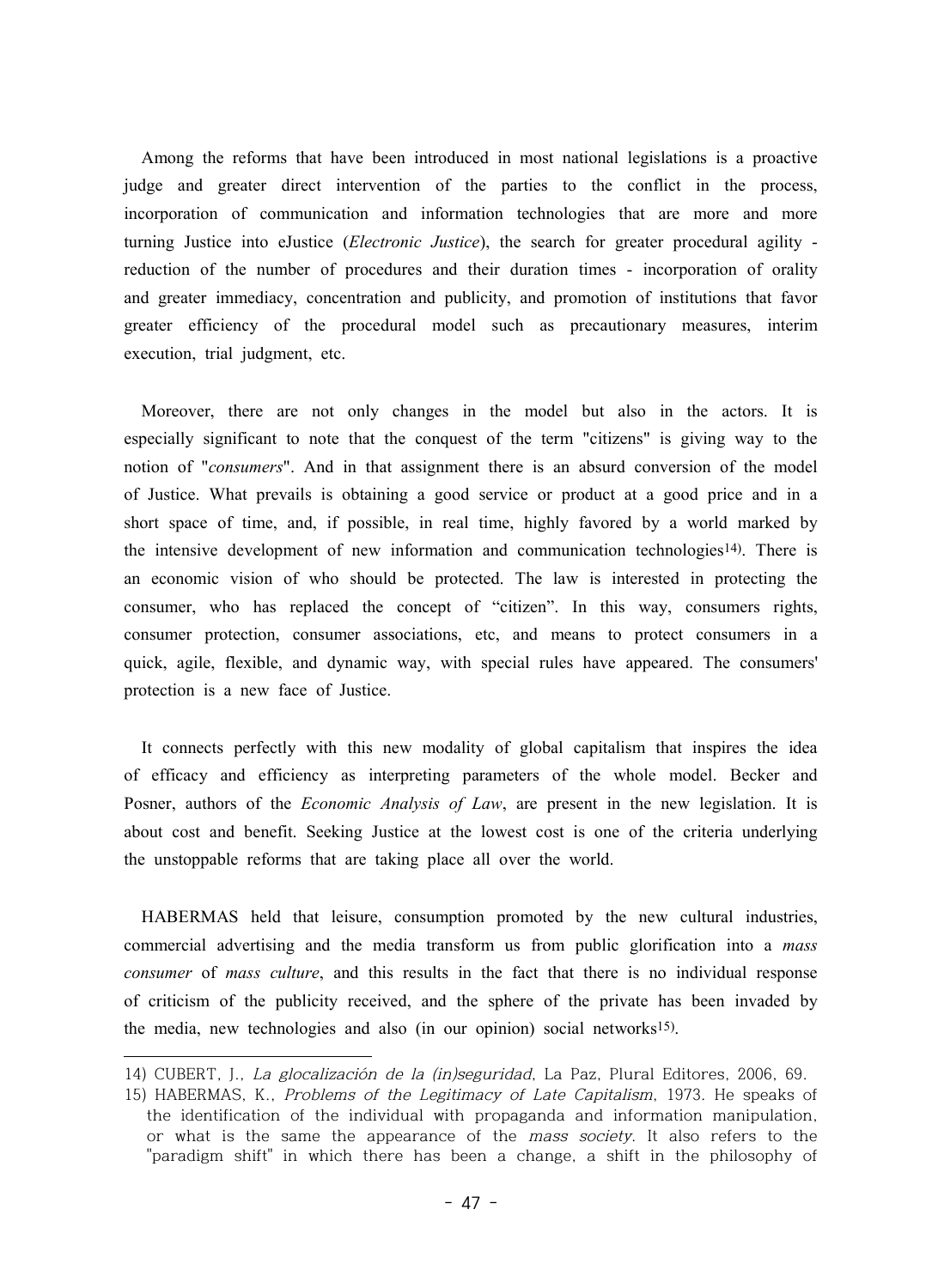In this current paradigm of Justice it is possible to enumerate some of the challenges that this facing it.

#### **1. Need for an increased budget for Justice**

It is essential to have more financing to achieve the Justice model that is intended (personal media, materials, training, infrastructures, computer systems, etc.). This is not an indeterminate increase, but after the completion of a study of needs to be taken as an example of a geographical map showing population density, analysis of existing resources, typology of usual conflicts, communication facility, etc. From this data it is possible to make a budget proposal regarding the needs of the creation of courts, more personnel, spaces, etc....

Without budget allocation, the process system and in general Civil Justice is not that it is unable to function, but becomes *gaseous*, beyond its liquid consideration. The state budget for Justice is fundamental to be able to hold one of the essential pillars of the State. The concern of the political powers is shown not only by legislating, but also by adapting the institutions, structures, and personnel to the required needs of Justice in the 21st century.

### **2. Proactive Judge, Female Judges and urgent Depoliticization**

In relation to the participation of judges in the Justice system there are several points that deserve our attention.

Firstly, the role of the judge in the new civil justice paradigm has changed. The Judge has ceased to be in his ivory tower and assumes a proactive role, much closer to the parties in conflict. They participate in the judicial procedure with increased managing and decision faculties. This new role needs to maintain his/her status of independence and

language, and in which the radical democratic inspiration of American pragmatism has been given through the concept of communication community (Influenced by Charles S. Peirce, founder of semiotics or theory of signs, and Karl-Otto Apel, a neo-Kantian philosopher who introduced American pragmatism in Germany (Communicative Action Theory, published in 1981).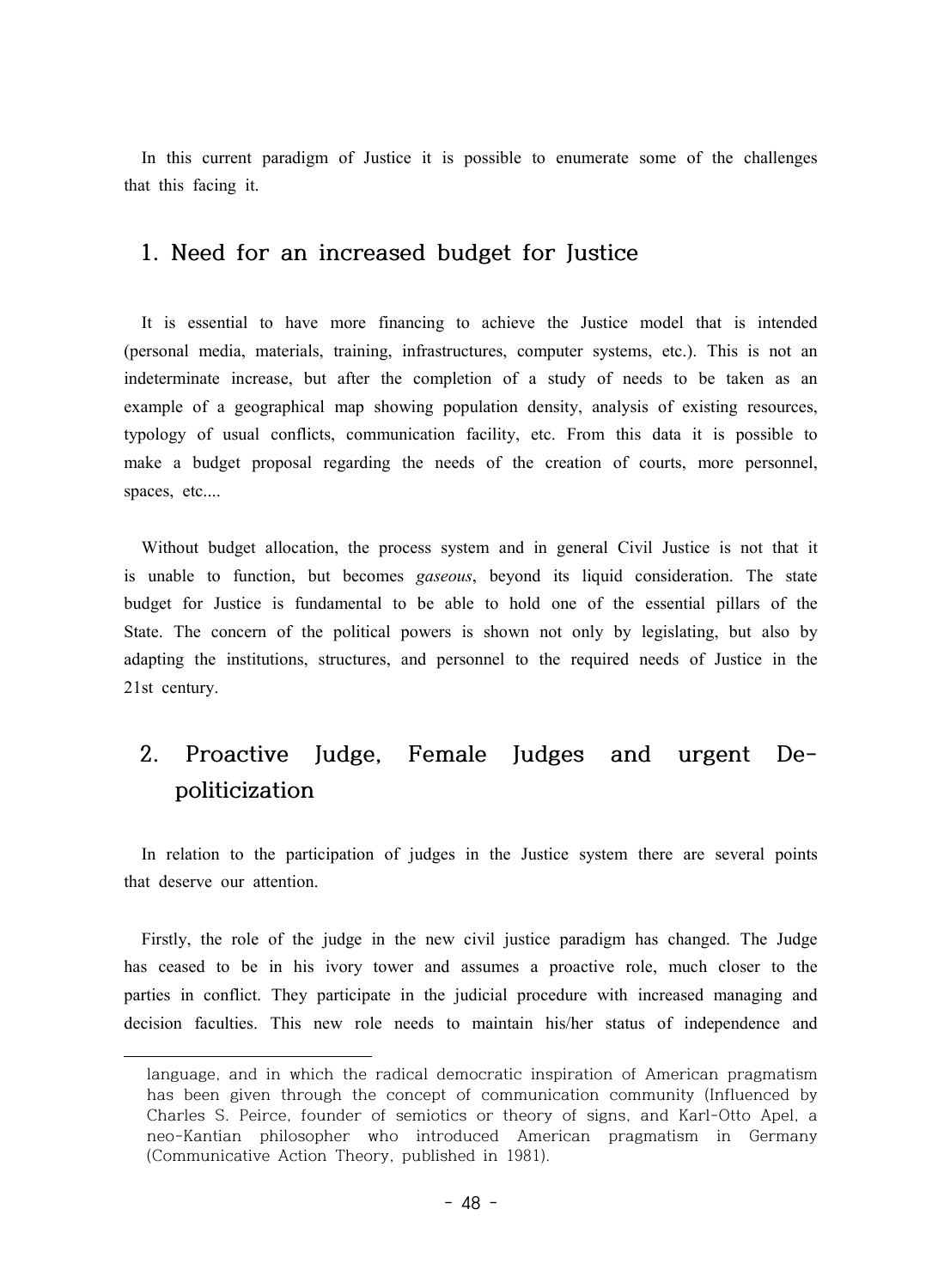impartiality. For that, it is necessary to guarantee the Statute of judges and of the personnel in the service of Justice, and in particular the independence, impartiality and responsibility, as well as the control mechanisms of these, which favors, in any case, Access to transparency and accountability and from this, a judicial and non-judicial model that generates reliability and credibility.

Secondly, one of the challenges closely linked with the subject that occupies is precisely the depoliticization of Justice, the true separation of powers and minimal interference in the questions of the Judiciary by politicians. A task that is more than complex, if not impossible to achieve.

Lastly, in the new judicial landscape the role of women in Justice is growing exponentially. The number of female judges, female lawyers, female notaries, female solicitors, etc is highly representative. There are two aspects that deserve to be emphasized: on the one hand, it will be necessary to assess whether the integration of women in Justice will have had a new way of confronting and resolving the conflicts that arise. And, on the other hand, it will be necessary to analyze if this numerical growth of women in the Justice also considers in the mid-term an assumption of positions of responsibility and positions in the supreme courts, breaking the *glass ceiling* that existed. One of the challenges for Justice will therefore be the absolute integration of women jurists in positions of judicial responsibility.

#### **3. Towards the so-called E-Justice**

We are moving towards the so-called *e-Justice* or electronic Justice, removing the use of paper, to either develop, the whole civil process or only some acts, through electronic means. So, among the future challenges for Justice, and even when we can affirm that at this point the search situation of "*zero paper*" is just in the present.

Our Justice now includes videoconferences, digital signatures, electronic documents and electronic communications. However, it is understood that a further step towards *e-Justice* must be taken, by means of the full incorporation of ICTs for a more accessible, higher-quality justice system capable of guaranteeing legally recognized rights quickly and effectively, with transparent, swift and efficient processes.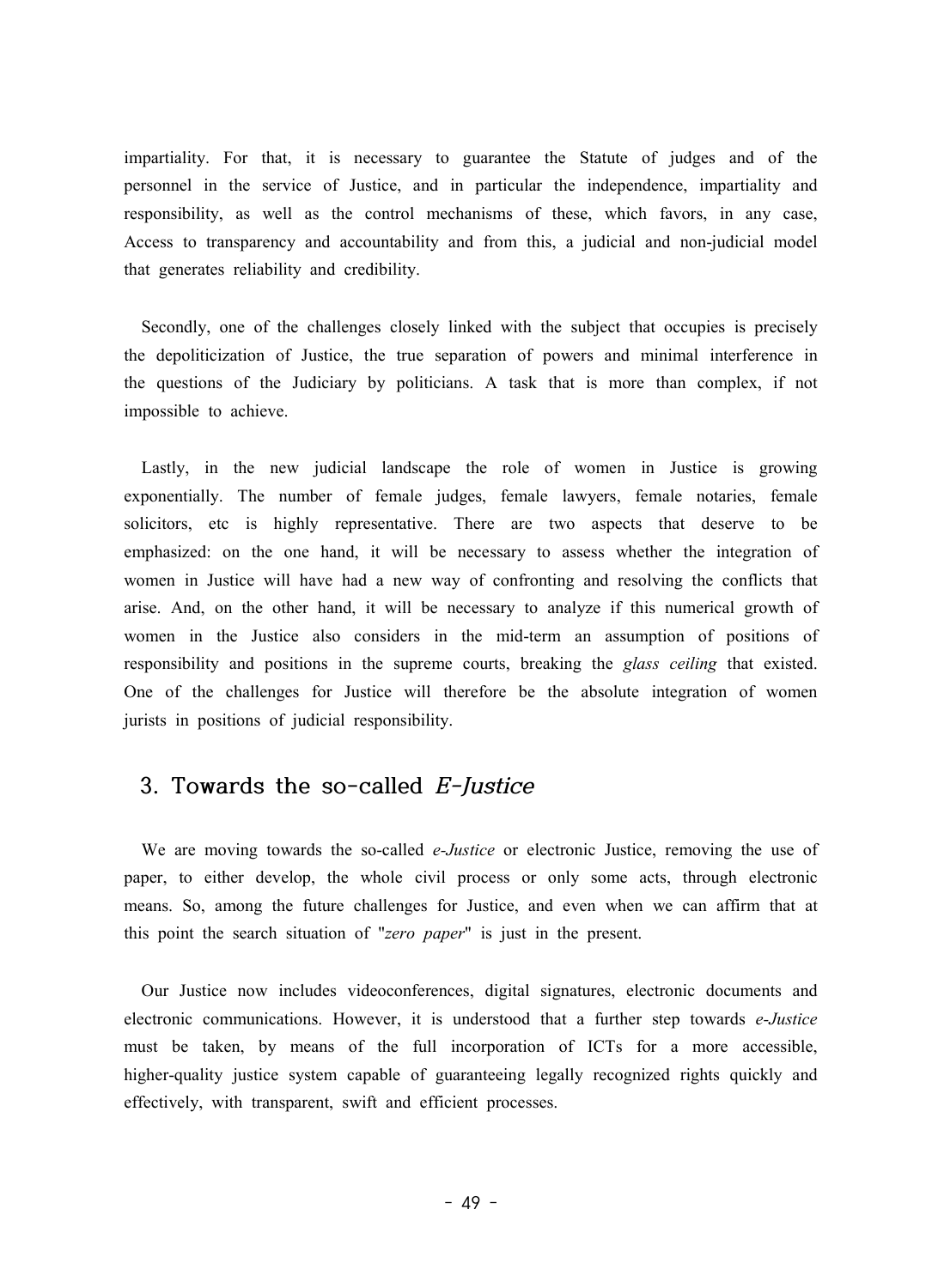Undoubtedly ICTs are the essential tools to handle this task, taking a qualitative leap and placing the judicial system in the era of the information society<sup>16</sup>). ICTs have not only become a tool of the civil process, but also have invaded the area of ADR, which in these cases are renamed ODR (On line dispute resolution). This, however, does not entail that the electronics and industrial horizon 4.0 will save Justice from all its evils. Probably what it will allow is to reduce the "human" role that is required and needed in all facets of Justice, replaced by machines, through which it automatically seeks to obtain "protection". The issue is if Justice and dehumanization or a sort of robot-like Justice could be considered as real Justice. There is a great challenge facing us in the new millennium.

### **4. The multi-rooms Justice System**

Finally, the current challenge in civil justice is to integrate  $ADR^{17}$  into the justice model of the 21st century. Today we can say without fear of being mistaken that "*there is justice beyond the civil process*". And a *priori* that is something positive.

Those media, that emerged at a given moment as mechanisms against the system, giving rise to "alternative" methods to the state-configured system, namely, the courts, have ceased to be so –alternative- and gradually have been integrated in the courts and with the Judicial process. It is, after all, now there is talk of it in the Anglo-Saxon models in *Adequate* (no alternative) *Dispute Resolution*. Thus, negotiation, mediation, conciliation, arbitration, mixed methods such as *med-arb*, etc., are part of a model of justice in which there is no exclusive monopoly of the Courts and in the Judicial Process. All mechanisms for resolving conflicts based on available interests are incorporated.

The challenge of the current legal systems is not to regulate negotiation, conciliation, mediation and arbitration, but also how to regulate them by integrating them into the procedural systems, making them elements of a model of integral justice, understood as a "*Megaconcept*" that integrates Jurisdiction and ADR.

The European Union, through its different instruments, has played a main role in this

<sup>16)</sup> GONZÁLEZ MALABIA, S., "Las TIC en el nuevo modelo de Justicia", in Mediación, Arbitraje <sup>y</sup> Jurisdicción en el actual paradigma de Justicia, (Ed. BARONA VILAR, S.,), Pamplona, Thompson-Reuters-Aranzadi, 2016, 57-58.

<sup>17)</sup> BARONA VILAR, S., Solución extrajurisdiccional de conflictos. ADR <sup>y</sup> Derecho Procesal, Valencia, Tirant lo Blanch, 1999.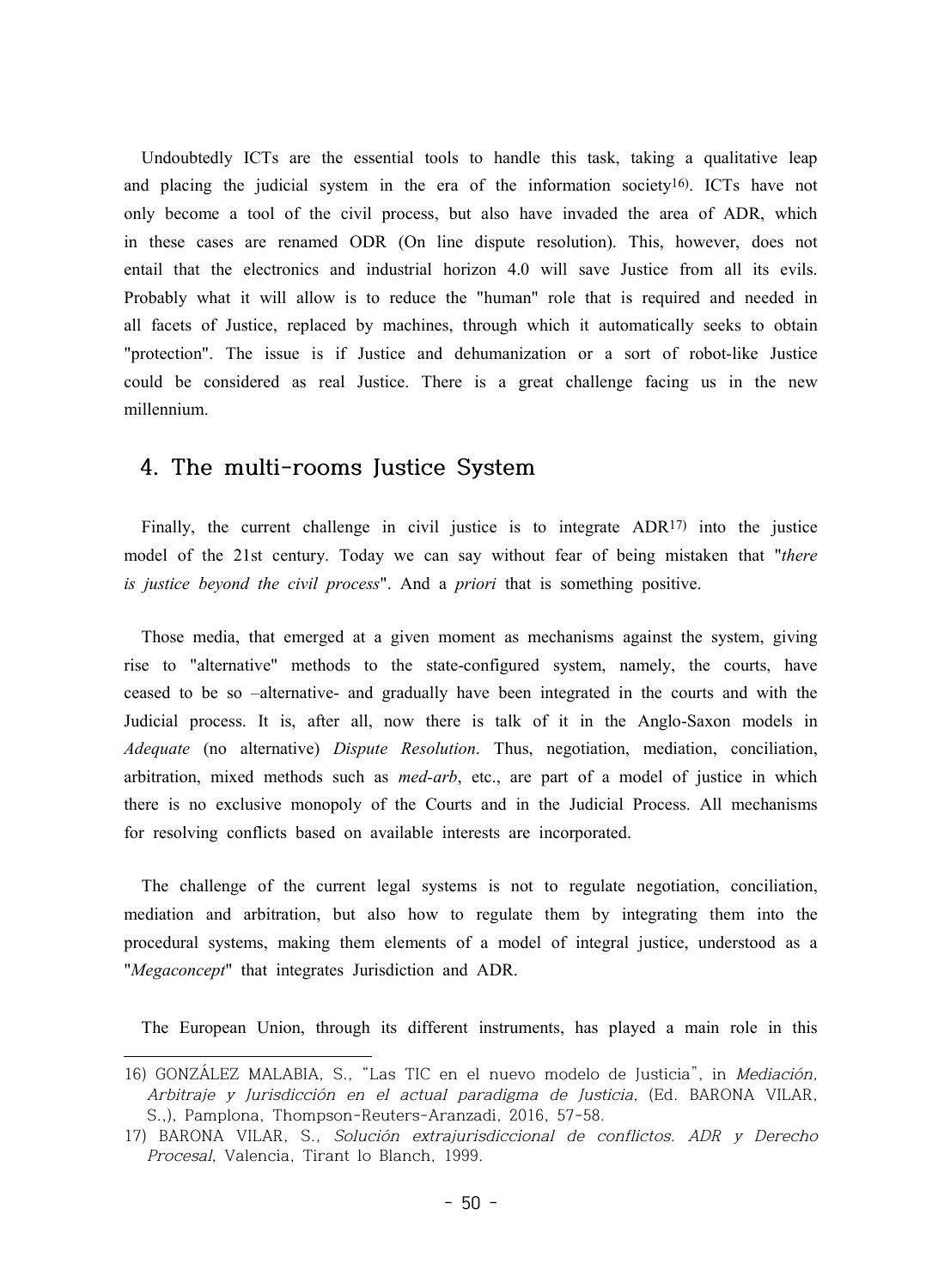evolution, encouraging Member States to implement national legislation on alternative dispute resolution mechanisms. ADR mechanism and Jurisdiction coexist and bring a new panorama with different vision and more possibility to repair and solve the conflicts of the citizens.

But in this moment of fascination, we should point out some concerns: on the one hand, its positive to have different methods to allow citizens to solve their disputes, specially taking into account that some of these mechanisms involve a way to face human relationships, contribute to self-responsibility and favour communication, comprehension and listening between parties. However, on the other hand, the implementation of ADR mechanisms is not neutral. What will this mean?

ADR methods contribute to a new perspective of Justice of the 21th century, a plural and global perspective, in which judicial process coexist with extrajudicial mechanisms that in some cases permit the avoidance of judicial actions and, in others, simply reduce them. So we can talk about shared Justice. This *Multi-door-Justice System* can be integrated in Article 6 of the European Convention of Human Rights as well as in Article 47 of the Charter of Fundamental Rights of the European Union. We presently have a global model that seems to have more advantages than disadvantages.

### **V. Conclusion**

A new concept of Justice appears, the Access to Justice broadens its scope of application, is what we call "global Justice" or the so-called "*Multi-rooms Justice System*", a new system in which ADR mechanism and ordinary jurisdiction coexist, including both "*out of Court*" and "*in Court*" methods.

Probably this movement sought a way to find the most appropriate method of solving conflict or even achieve a settlement, taking into account the typology of the conflict. So, the objectives are: on the one hand, to create different dispute resolution methods, and on the other, to reduce the cost that results from the increasing number of disputes, a difficult problem to manage in the short or mid-term. For these reasons, we are nowadays experiencing a sort of fascination with the extrajudicial dispute resolution methods and, especially, for mediation. Everyone wants to be a mediator.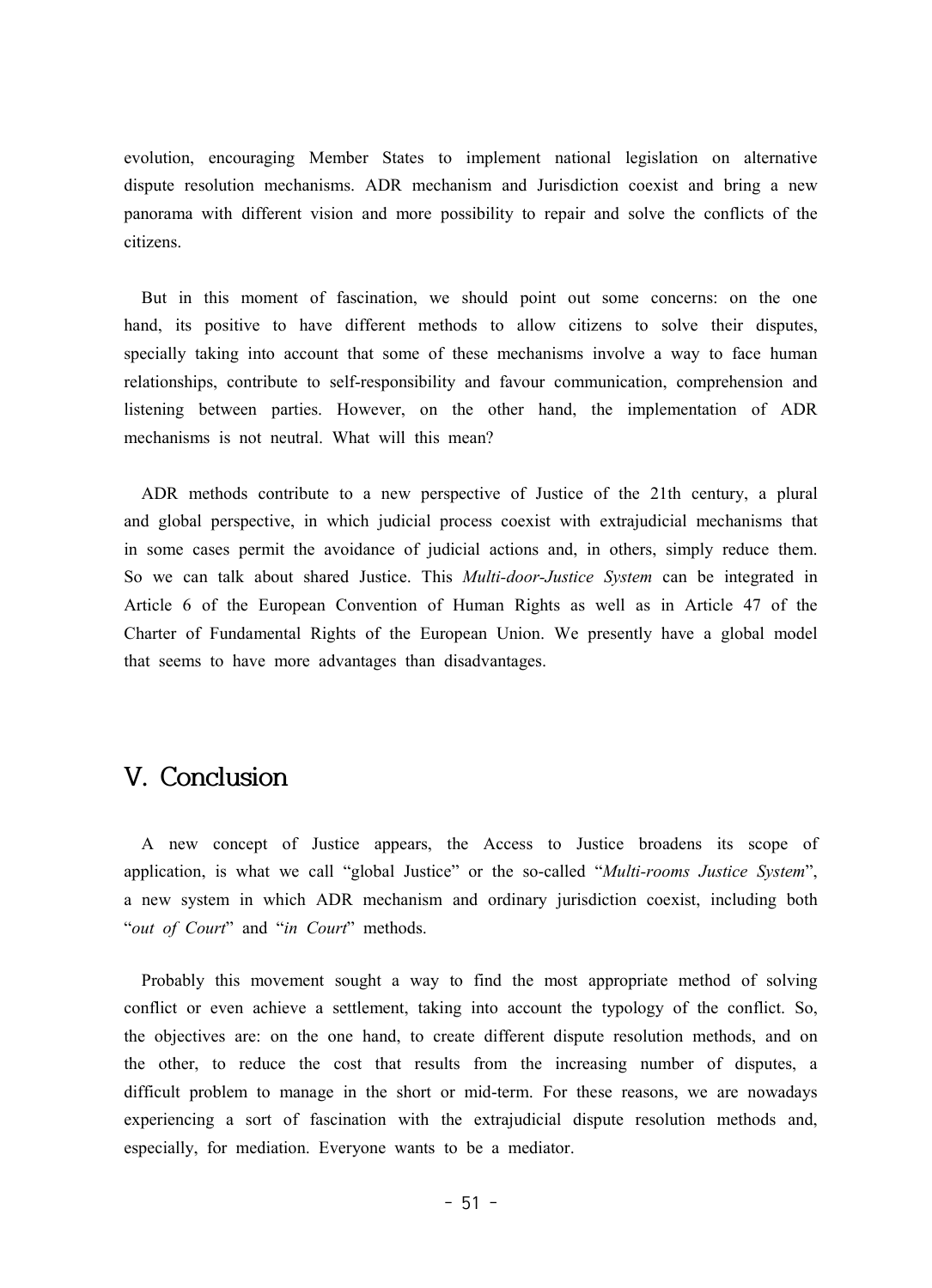And ADR methods contribute to a new perspective of Justice of the 21th century, a plural and global perspective, in which judicial process coexist with extrajudicial mechanisms that in some cases permit the avoidance of judicial actions and, in others, simply reduce them.

However, there is an important risk: governments can have an economically driven vision of this integration between courts and ADR mechanisms.

I mean, ADR mechanisms involve the participation of private professionals, outside the government structure, obviously this implies a lower cost for the ordinary Justice system and, therefore, for the state budget. Public expenses could be reduced. This consideration is present and can be attractive, but also quite dangerous if we are talking about Justic e<sup>18)</sup>. The governments could seek more efficiency at a lesser cost and this would result in a gap between rich and poor 19) .

Being aware of the great benefits that ADR mechanisms have, such as reducing conflicts, cutting the distance between parties and promoting the building of mutual respect; being also aware of the huge advantage that global Justice implies, a system in which courts, ADR methods, mediators, arbitrators, etc., coexist, allowing for an improvement of the traditional system by increasing agility and promoting the termination of the conflict and, therefore, citizens satisfaction; it is sad to observe how, sometimes, the politicians observe Justice, courts and ADR methods as a sort of nuisance, forgetting that Justice is an essential pillar of a democratic state.

To conclude, we can talk about a new Justice paradigm by promoting a model of global Justice that includes jurisdiction and ADR, new legal actors and whose aim is, in essence, improving the protection of citizens, and is not only possible, but also highly recommended, providing that the trees (economically driven) allow us to see the wood<sup>20)</sup>.

<sup>18)</sup> WAGNER, G.,"Harmonization of Civil Procedure- Policy Perspectives", en X.W. KRAMER and C.H. VAN RHEE, Civil Litigation in <sup>a</sup> Globalising World, Heidelberg, Springer, 2012, 93 and 112.

<sup>19)</sup> ESPLUGUES MOTA/BARONA Vilar, (Eds), "ADR Mechanisms and their Incorporation into Global Justice in the Twenty-First Century: Some Concepts and Trends", en Global Perspectives on ADR, Cambridge, Ed Intersentia, 2014, 1-52.

<sup>20)</sup> BARONA VILAR, S., "Integración de la mediación en el moderno concepto de Access to Justice. Luces y sombras en Europa", en InDret, octubre 2014, http://www.indret.com/pdf/1092.pdf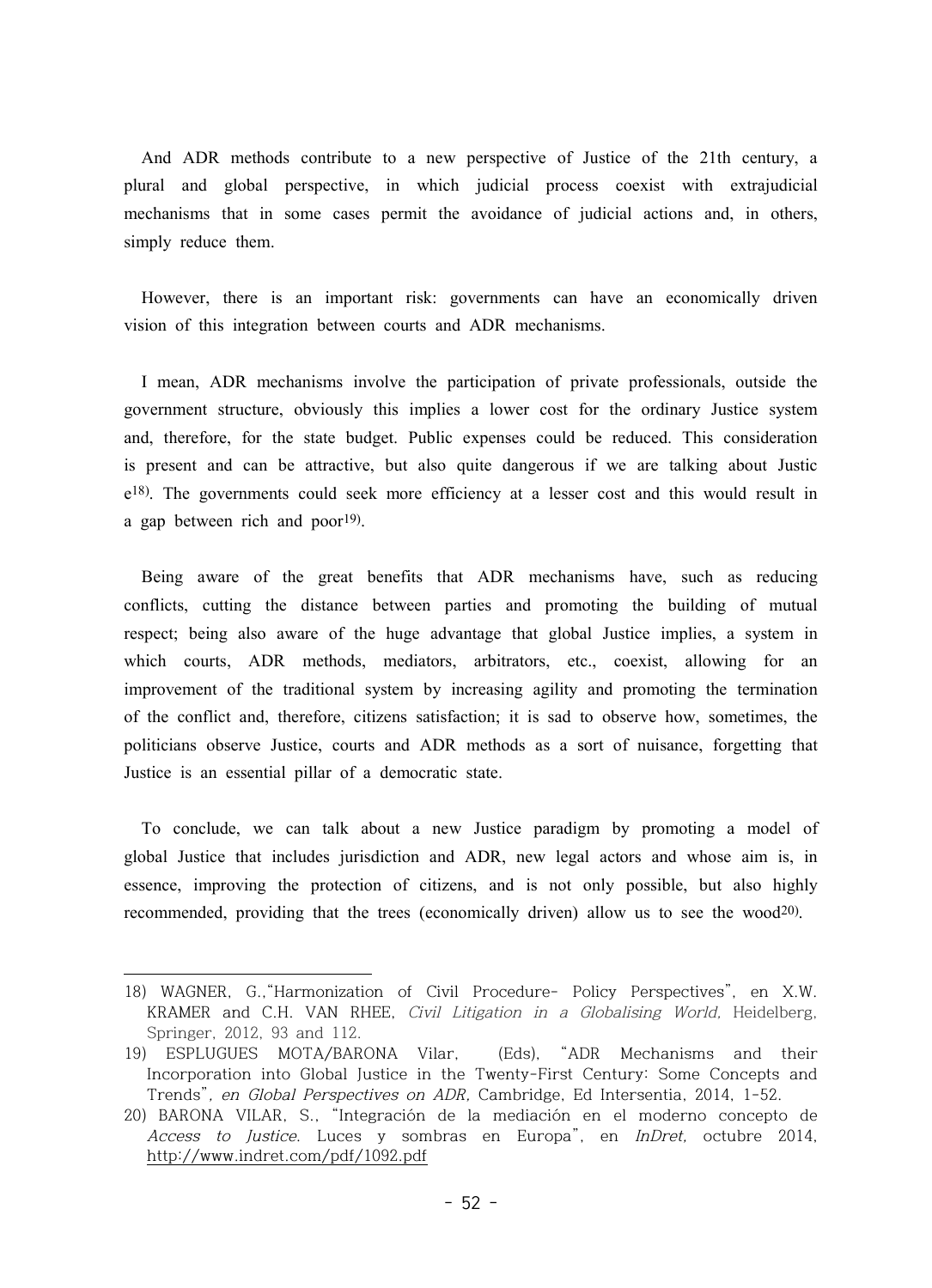## **The list of reference**

#### **[Book]**

- BARONA VILAR, S., Solución extrajurisdiccional de conflictos. ADR <sup>y</sup> Derecho Procesal, Valencia, Tirant lo Blanch, 1999.
- BARONA VILAR, S., PÉREZ GARCIA, F., IRANZO NAVARRO, A., El funcionamiento de la Justicia en España. Estructuras, recursos y resultados, Fundación BBVA, 2017.

BAUMAN, Z. Liquid Modernity, 2000.

BECK, U., What Is Globalization?. Cambridge: Polity Press, 1999.

CUBERT, J., La glocalización de la (in)seguridad, La Paz, Plural Editores, 2006, 69.

HABERMAS, K., Problems of the Legitimacy of Late Capitalism, 1973

OLSON, W.K., The litigation explosión: what happened when America unleashed the lawsuit, 1991.

#### **[Book's Chapter]**

- BARONA VILAR, S., "Justicia Integral y "Access to Justice". Crisis y evolución del "paradigma"", in Mediación, Arbitraje <sup>y</sup> Jurisdicción en el actual paradigma de Justicia, Madrid, (Ed. Silvia Barona), Civitas-Thomson Reuters, 2016.
- BARONA VILAR, S., "Justicia civil a debate: qué, por qué y cómo –pasado, presente y retos de futuro del proceso civil-", in XIII Congreso panameño de Derecho Procesal, Panamá, 2016.
- BARONA VILAR, S., "Justicia integral y tutela sin proceso", in Las transformaciones del proceso civil (Dir. Juan Francisco Herrero Perezagua), Pamplona, Aranzadi-Thomson-Reuters, 2016.
- BARONA VILAR, S., "Justicia civil en el Siglo XXI" in Gestión de conflictos jurídicos (Abogacía <sup>y</sup> Derecho) (Dir. Ariel Mantecón Ramos), La Habana, 2016.
- BARONA VILAR, S., "Proceso civil y penal ¿líquido? en el Siglo XXI", in Justicia Civil <sup>y</sup> Penal en la Era Global (Ed. Barona Vilar), Valencia, Tirant lo Blanch, 2017.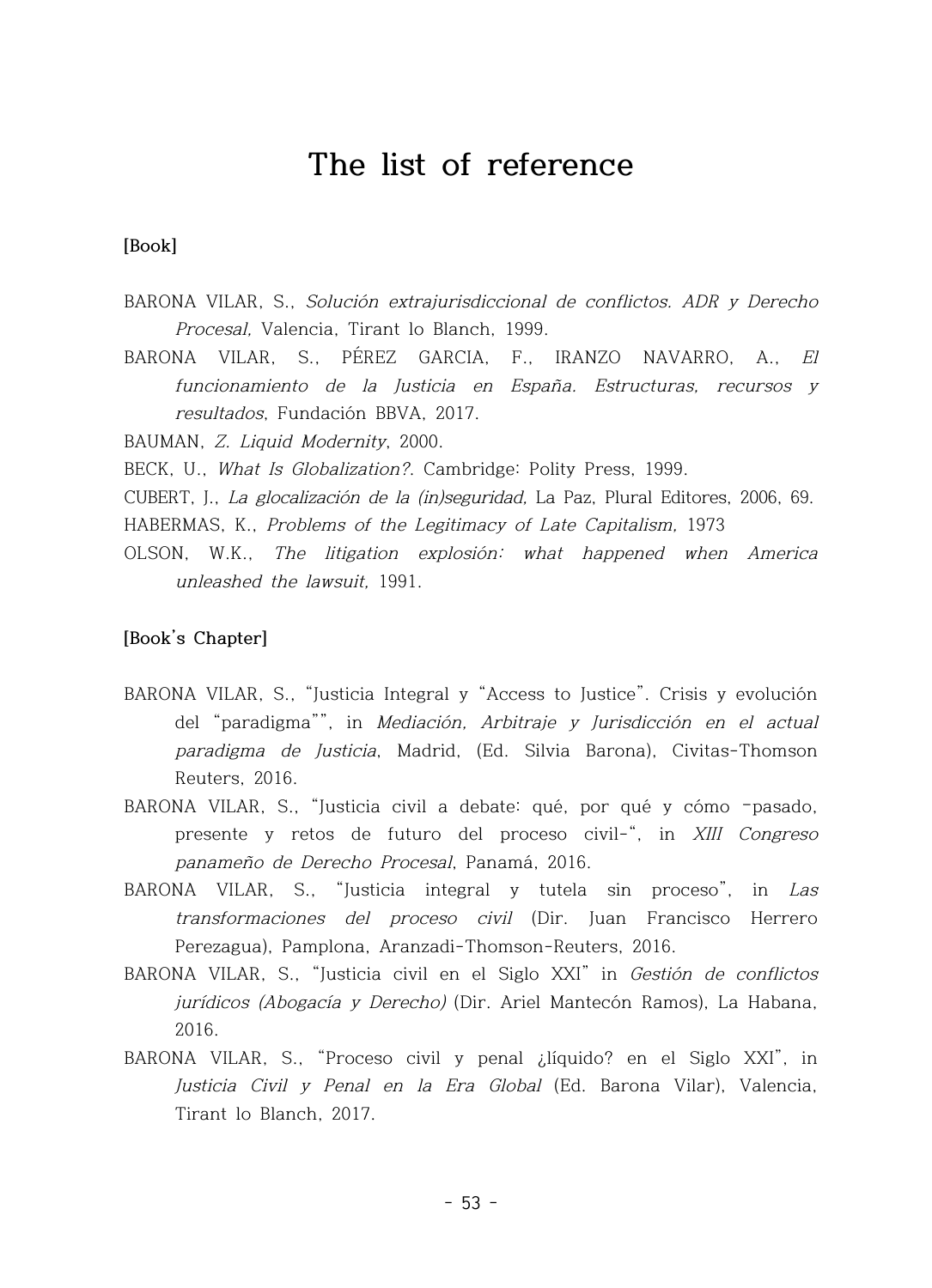GONZÁLEZ MALABIA, S., "Las TIC en el nuevo modelo de Justicia", in Mediación, Arbitraje y Jurisdicción en el actual paradigma de Justicia, (Ed. BARONA VILAR, S.,), Pamplona, Thompson-Reuters-Aranzadi, 2016.

ROBERTSON, Roland. Glocalization: Time-Space and Homogeneity-Heterogeneity. In FEATHERSTONE, Mike; LASH, Scott y ROBERTSON, Roland (eds.). Global Modernities, London: Sage, 1997, p. 25-44

#### **[Internet]**

ABELLA VÁZQUEZ, C., "Globalización y multiculturalismo: ¿son posibles las democracias multiculturales en la era del globalismo", http://www.ub.edu/geocrit/sn/sn-135.htm#\_edn36.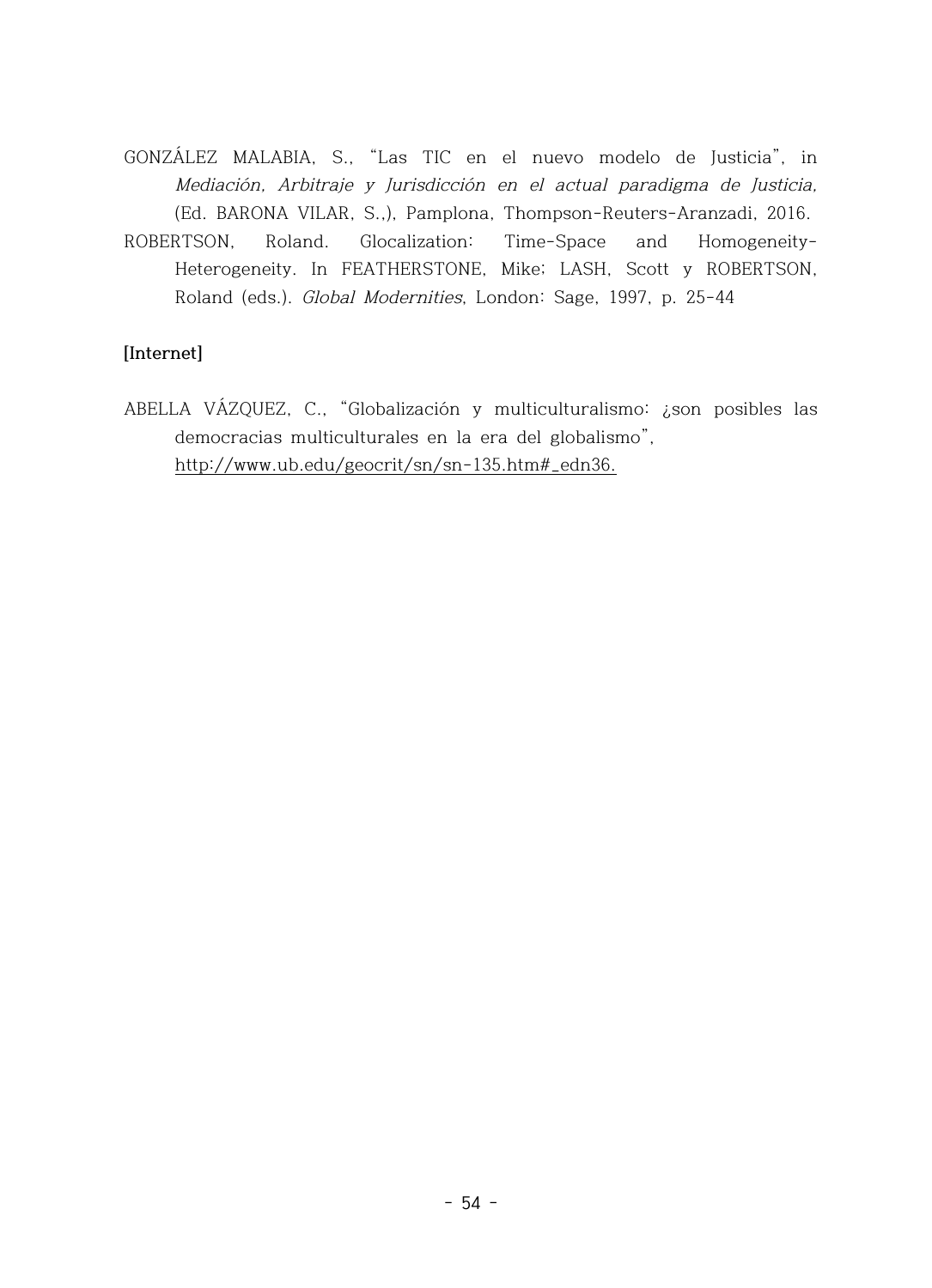# **현대사회의 민법이 나아갈 방안**

#### **실비아 바로나 빌라**

대륙법의 법원 체제에서는, 민사재판의 틀 안에서 적용 모형을 독점하는 것이 현실이 었다. 민사재판은 '공공 서비스' 라는 계획과 관련된 절차로 정의되었다. 그러나 세계화 에 따라 21세기에 접어들면서 큰 변화가 야기되었고, 세계화된 사회가 등장하면서 사법 체계는 가정화가 아닌 효율과 효율의 기준 및 통일화로 나아가는 경향으로 이동하고 있 다.

그리고, 이에 덧붙여, 점차적으로 새로운 법률 집행자들은 공증인, 등록원, 중재인 등 과 같이 사법적 기능을 하는, 현재는 외주화된 20세기의 독점적인 관할권에 대한 몇 가 지 기능을 통합한다. 그들은 고전적인 법률 체계의 일부가 아니었다. 권력 구조와 같은 국가에 의하여 설립된 자유로운 재판의 오래된 패러다임과, 정치 주체, 시민의 권리를 보장은 동일한 국가가 그들의 주권의 일부를 포기하는 다른 시나리오로 진행되고 있다. 이제 이러한 과정은 유일한 방법이 아니며 판사는 대법관의 세계에서서 유일한 법 집행 자가 아니다. 대체적분쟁해결(ADR)이 그 일부인, 민법에 대한 '거대개념' 이 등장하였 다. 이는 관할권과 대체적분쟁해결을 다방면의 사법체계로 통합한다. 대체적분쟁해결은 사법적 조치의 회피를 허용하는 사법 제도와 사법절차가 공존하는 다원적 및 세계적 관 점인 21세기 법무부의 새로운 관점에 기여한다. 그러나 여기에는 정부가 이러한 법원과 대체적분쟁해결 매커니즘간의 통합에 대해 경제적 기반의 비전을 가지 수 있다는 중요 한 위험요소가 있고, 또한 공공 경비가 줄어들 우려가 있다. 이러한 배려는 나쁘다고 할 수는 없지만, 사법에 대해 논하는 것이 위험해질 소지가 있다. 정부는 더 적은 비용 으로 더 많은 효율성을 추구할 수 있고, 이는 빈부격차를 초래할 우려가 있다.

주제어 : 민사재판, 법원에 대한 접근성, 대체적분쟁해결, 다방면의 사법체계, 국제화